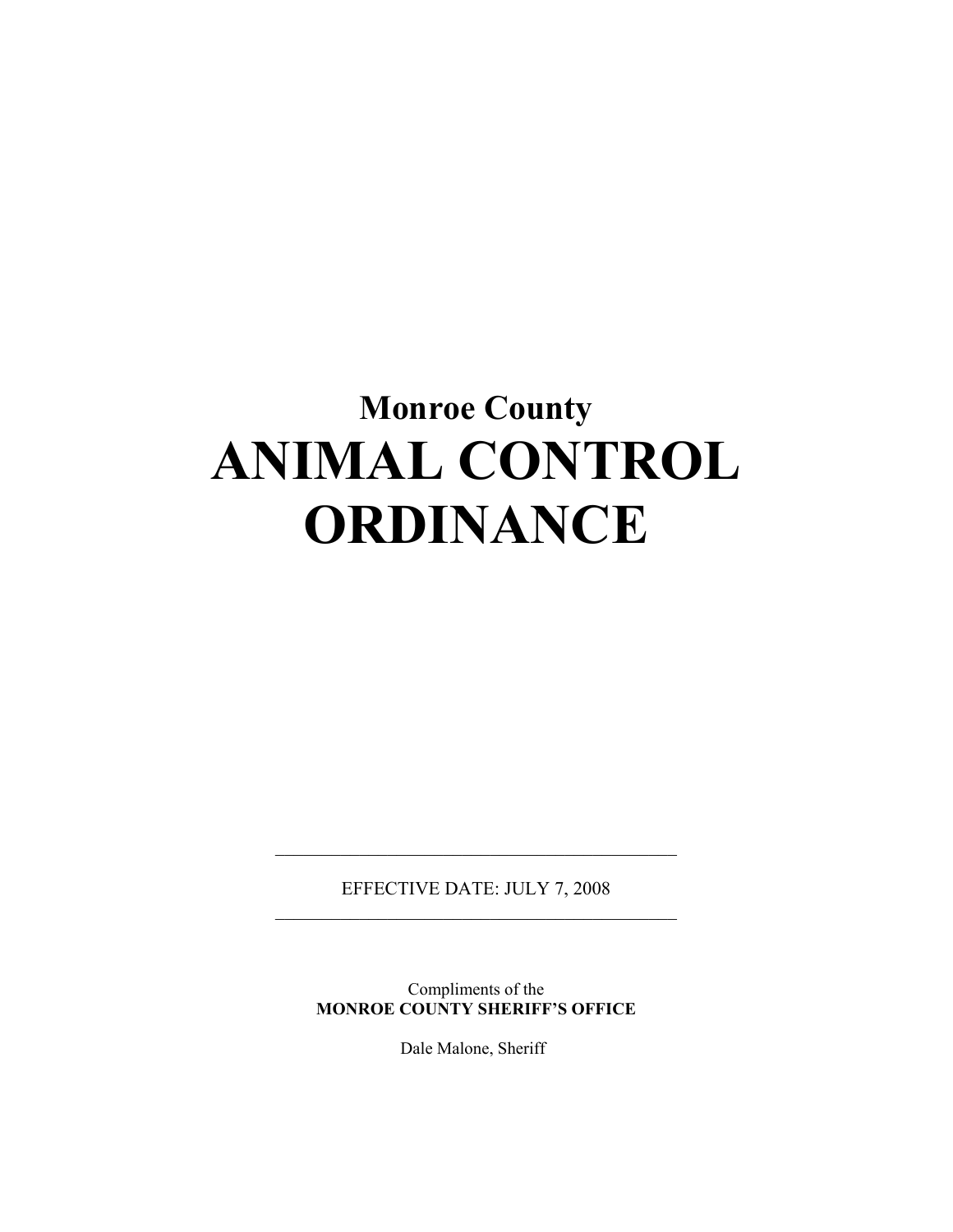## **ARTICLE I**

The Board of Commissioners of the County of Monroe recognizes that Act 339 of the Public Acts of 1919, Michigan Compiled Laws 287.261-287.290, Act 426 of the Public Acts of 1988, MCL 287.321-287.323, and Act 368 of the Public Acts of 1978, MCL 333.1101-333.25211 constitute state law for the regulation of dogs. The Board finds that it is necessary to establish and implement a program for the licensing and regulation of dogs and other animals and facilities which house them, that animals require legal protection, and that property rights of owners and non-owners of animals should be protected and that the health, safety, and welfare of people in Monroe County would best be served by adoption of such an ordinance which shall be cited as "The Monroe County Animal Control Ordinance".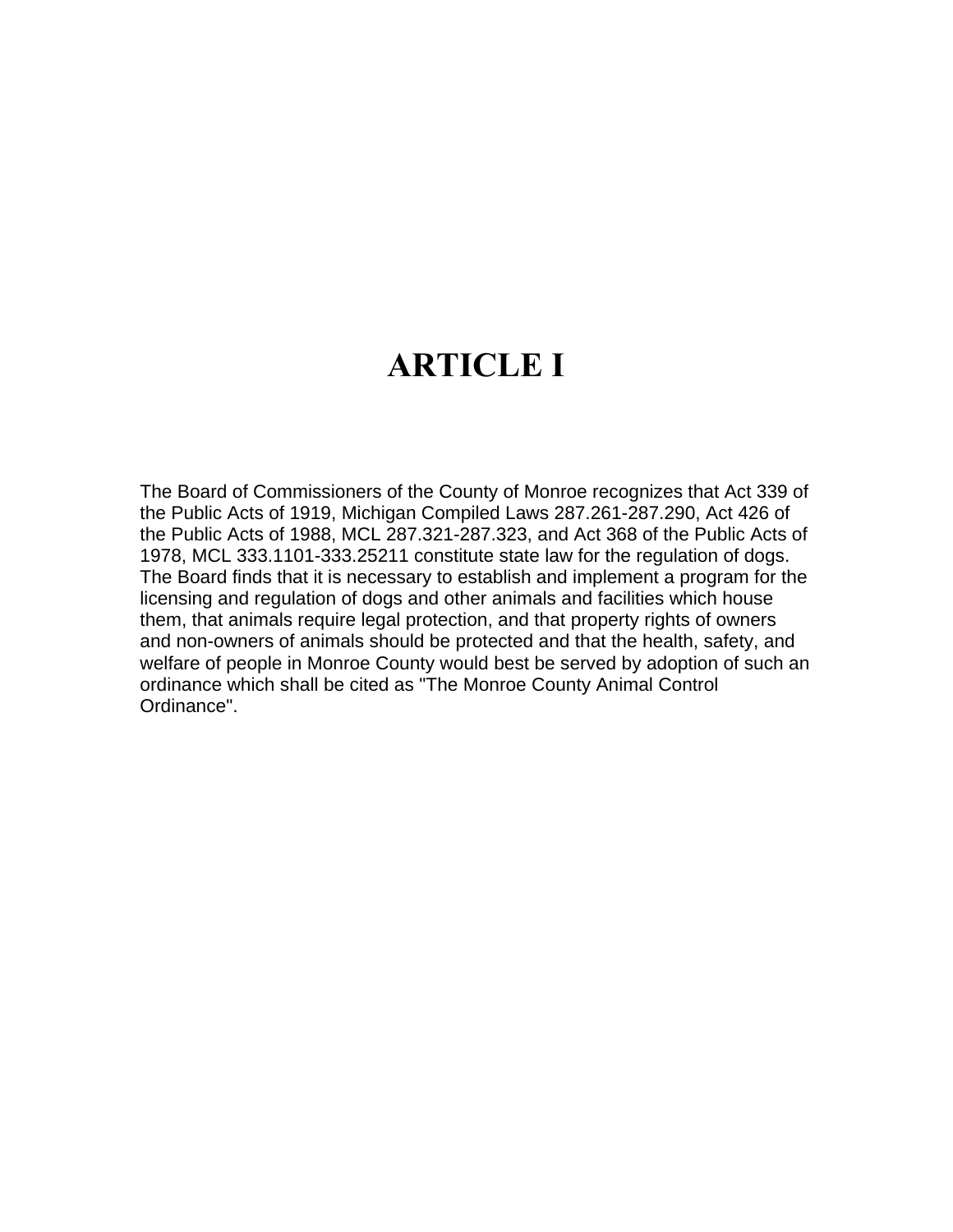### **ARTICLE II -DEFINITIONS-**

- A) "Adequate Care" means the provision of sufficient food, water, shelter, reasonable comfort and medical attention, to maintain an animal in a state of good health.
- B) "Adoption" means to take an animal into one's home and to accept responsibility for the animal's well being, through means of a legal and binding contract.
- C) "Agent in Control" means that person(s) having temporary custody and/or responsibility of said animal.
- D) "Animal" means any dog, cat, or other mammal, bird, fish, or reptile.
- E) "Animal at Large" means any animal, excluding commonly domesticated cats, that:
	- a. Is not physically restrained on private property (including motorized vehicles) with the permission of the property owner, in a manner that physically prevents that animal from leaving that property or reaching any public areas; or,
	- b. When not in compliance with subsection (a), is not restrained by a leash, tether, or other physical control device not to exceed six (6) feet in length and under the physical control of a responsible person.
- F) "Animal Control Officer" means any person employed by the County for the purpose of enforcing this ordinance or state statutes pertaining to control of dogs or other animals.
- G) "Approved Vaccine" or "Vaccine" means a veterinary biological that is administered to livestock or other animals to induce immunity in the recipient and approved by the State Veterinarian for use in this state pursuant to the Animal Industry Act, Act No. 466 for the Public Acts of 1988, being Sections 287.701 to 287.745 of the Michigan Compiled Laws.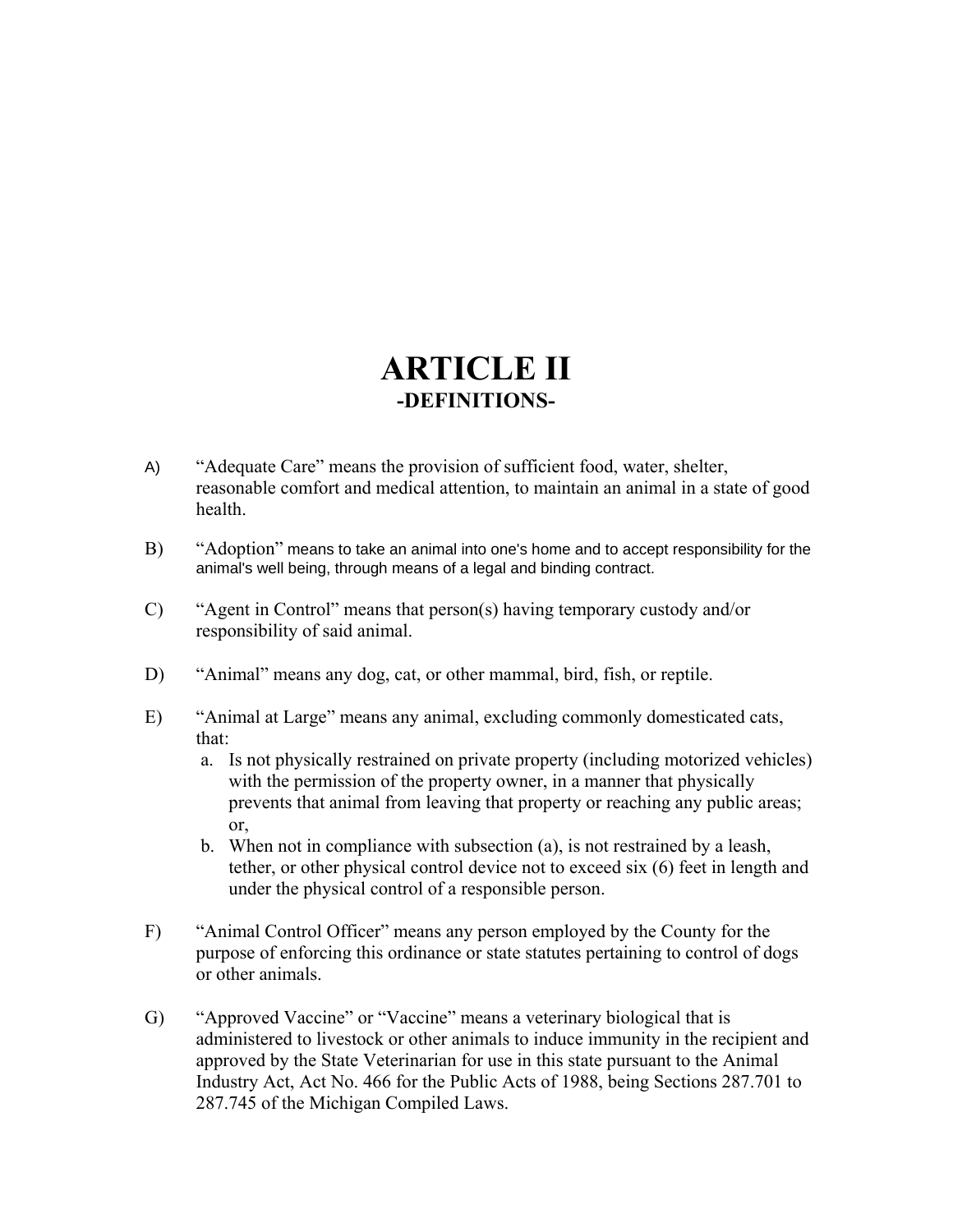- H) "Attack" means to attempt to cause injury or otherwise forcefully endanger the safety of people or other animals**.**
- **I)** "Board" means the Monroe County Board of Commissioners.
- J) "Day" means any day the Monroe County governmental offices are scheduled to conduct business. It shall not include any Saturday, Sunday, or holiday designated by the Board of Commissioners.
- K) "Dog" means an animal of any age solely of the species Canis Familiaris.
- L) "Euthanasia" means putting an animal to death in a humane manner.
- M) "Guard Dog" means a dog that has been trained and has obtained a certification of training in protection of property or people, but shall not apply to a dog owned by a law enforcement agency or certified law enforcement officer that has been trained as a K-9 to assist in a law enforcement agency investigation or demonstration, or search for missing persons.
- N) "Harbor" means to feed or shelter an animal(s) for three (3), or more, consecutive, days.
- O) "Hunting" means the act of pursuing game for food or sport.
- **P)** "K-Facility" means any facility, except a duly licensed pet shop, where, for a fee, 3 or more dogs are kept for breeding, sale, sporting, boarding, or training purposes**.**
- Q) "Law Enforcement Officer" means any person employed or elected by the People of the State, or by any municipality, county, or township, whose duty it is to preserve peace or to make arrests or to enforce the law, and includes conservation officers and members of the State Police.
- R) "Livestock" means farm animals used for human food and fiber or animals used for service to human beings. Livestock includes, but is not limited to, cattle, swine, sheep, llamas, goats, bison, equine, poultry, rabbits, and fur-bearing animals being raised in captivity. Livestock does not include animals that are human companions, such as dogs and cats.
- S) "Muzzle" means a device which when fitted upon an animal prevents it from biting any person or animal and which is made in a manner that will not cause injury to the animal or interfere with its vision or respiration.
- T) "Neglect" means to fail to sufficiently and properly care for an animal to the extent that the animal's health is jeopardized.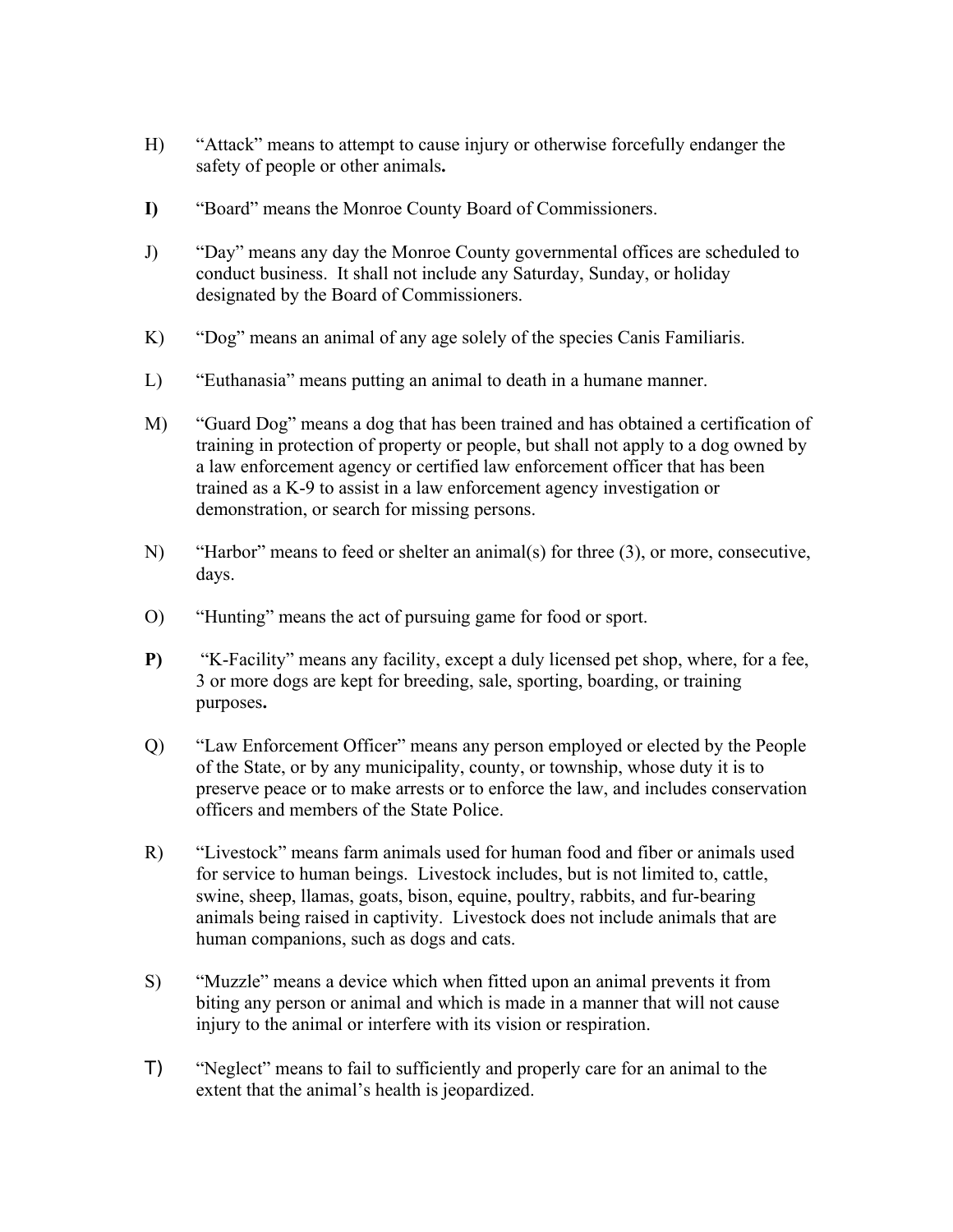- U) "Owner", when applied to any property or premise, means both the owner of title of record and those occupying or in possession of such property or premise.
- V) "Owner" when applied to the proprietorship of a dog means every person having a right of property in the dog, and every person who keeps or harbors the dog or has it in his care, and every person who permits the dog to remain on or about any premises occupied by him.
- W) "Person" means any natural person, association, partnership, firm, or corporation.
- X) "Poultry" means all domestic fowl, ornamental birds, and game birds possessed or being reared under authority of a breeder's license pursuant to part 427 (breeders and dealers) of the Natural Resources and Environmental Act, No. 451 of the Public Acts of 1994, being Sections 324.42701 to 324.42714 of Michigan Compiled Laws.
- Y) "Provoke" means to perform a willful act or omission that an ordinary and reasonable person would conclude is likely to precipitate the bite or attack of an ordinary dog or animal.
- **Z) "**Quarantine" means a state of enforced isolation.
- AA) "Sanitary Conditions" means space free from health hazards including excessive animal waste, overcrowding of animals, or other conditions that endanger the animal's health.
- BB) **"**Secure Structure," means a four (4) sided structure with a securely enclosed top. The sides must be at least six (6) feet high, with a concrete or buried fence floor. The door must be locked at all times.
- CC) "Treasurer" means the Monroe County Treasurer.
- DD) **"**Torment" means an act or omission that causes unjustifiable pain, suffering, and distress to an animal, or causes mental and emotional anguish in the animal as evidenced by its altered behavior, for a purpose such as sadistic pleasure, coercion, or punishment that an ordinary and reasonable person would conclude is likely to precipitate the bite or attack.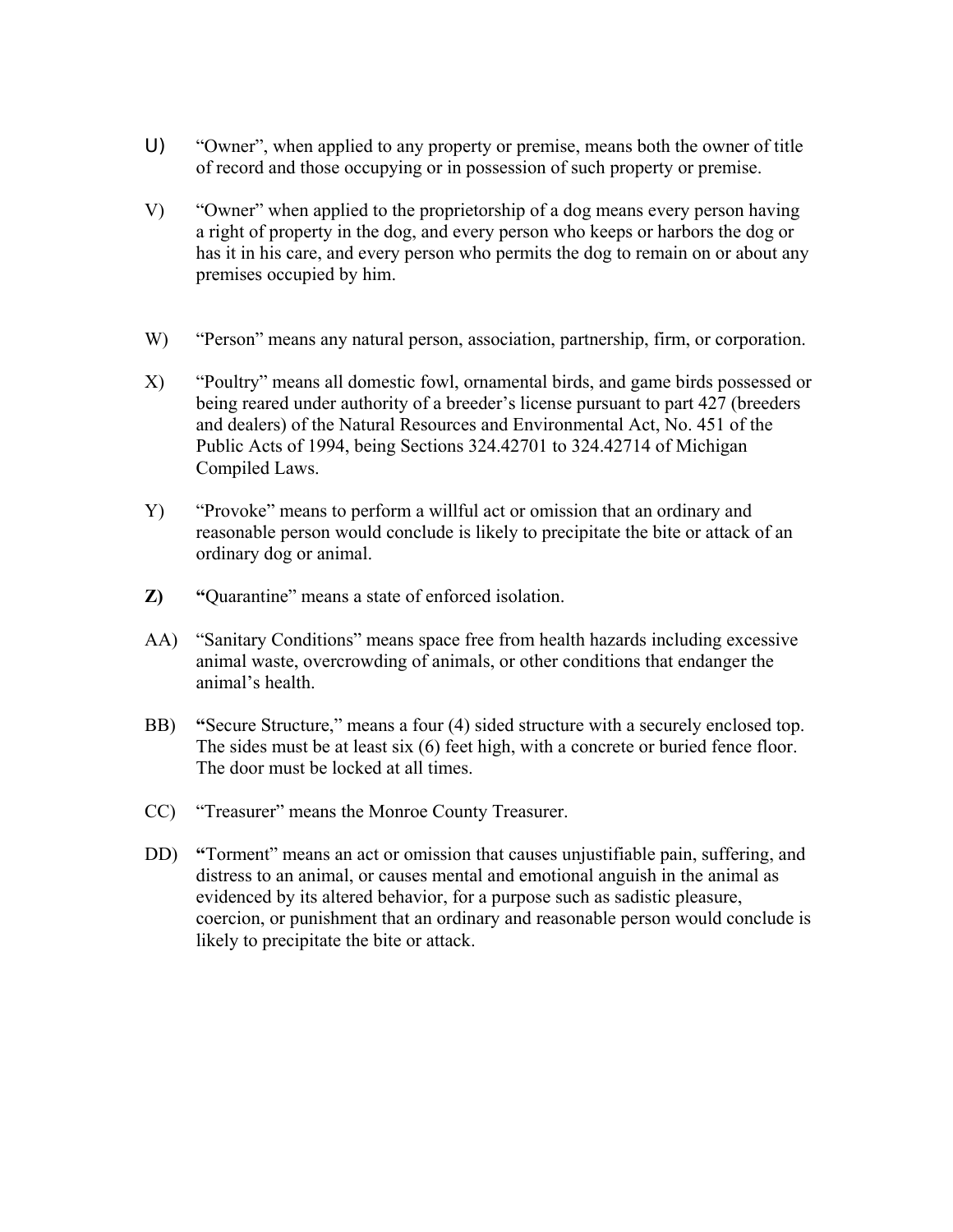### **ARTICLE III -Animal Control Officers- -Duties, Authority & Responsibility-**

- A) The Monroe County Board of Commissioners shall fund a Chief Animal Control Officer who shall direct the Animal Control Division of the Monroe County Sheriff's Office and Deputy Animal Control Officers as necessary and in accordance with the county budgetary and personnel policies.
- B) It shall be the responsibility of all Animal Control Officers to enforce the provisions of this Ordinance.
- C) Animal Control Officers shall be empowered to enforce this Ordinance, including but not limited to issuance of tickets, citations, or summonses to persons in violation of this Ordinance, and may make a complaint in regard to such violation to the District Court. Animal Control Officers are empowered to enforce state animal control laws, including but not limited to issuance of tickets, citations, or summonses to persons in violation of those state laws.
- D) Animal Control Officers, when enforcing this Ordinance or an applicable state law, shall bear satisfactory identification reflecting the authority under which they act. This identification shall be shown to any person requesting it.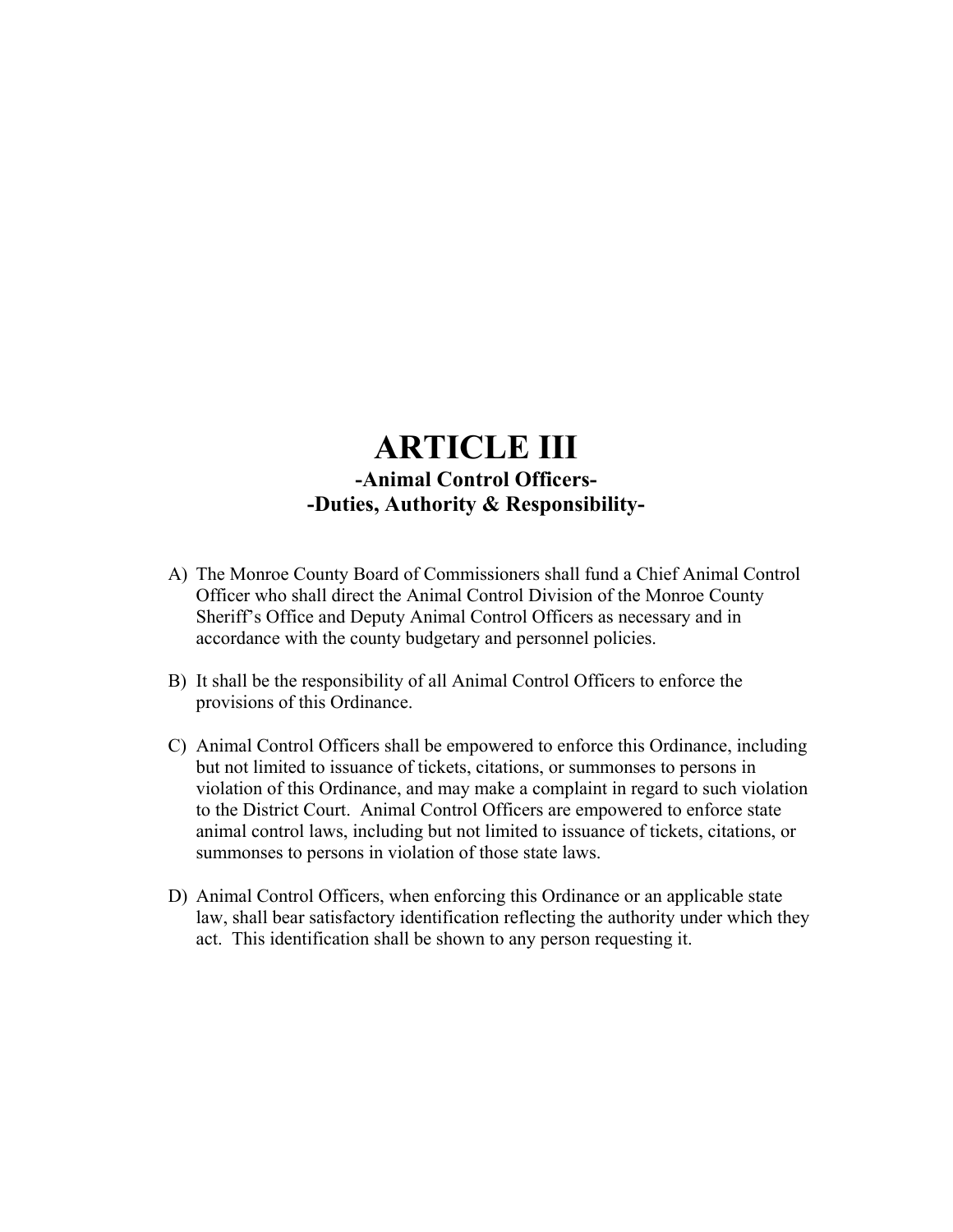### **ARTICLE IV -Shelter Operation, Impoundment, Release & Disposal-**

- **A)** The Animal Control Division of the Monroe County Sheriff's Office shall operate and maintain an adequate facility as a shelter to receive, care for, and safely confine any animal in an Animal Control Officer's custody under provisions of this Ordinance or coming into the custody of said officer under state law. The shelter shall be accessible to the public during reasonable hours for the conduct of necessary business concerning impounded animals.
- **B)** An Animal Control Officer may impound and hold at the shelter any animal when it is the subject of a violation of this Ordinance or state law, when it requires protective custody and care because of mistreatment or neglect by its owner, when it is voluntarily donated by its owner for disposition, or when otherwise ordered impounded by the court.
- **C)** An animal shall be considered impounded when an Animal Control Officer takes physical custody of the animal.
- **D)** Impoundment is subject to the following holding period and notice requirements:
	- 1) An animal bearing identification of ownership or whose ownership is otherwise known shall be held for a minimum of seven (7) days after its impoundment. The Animal Control Division shall, within 24 hours of impoundment, make reasonable efforts by telephone to contact the owner. If unsuccessful, the Animal Control Division shall, within 36 hours of impoundment, send a written notice by certified mail of impoundment advising the owner of the date by which redemption must be made, and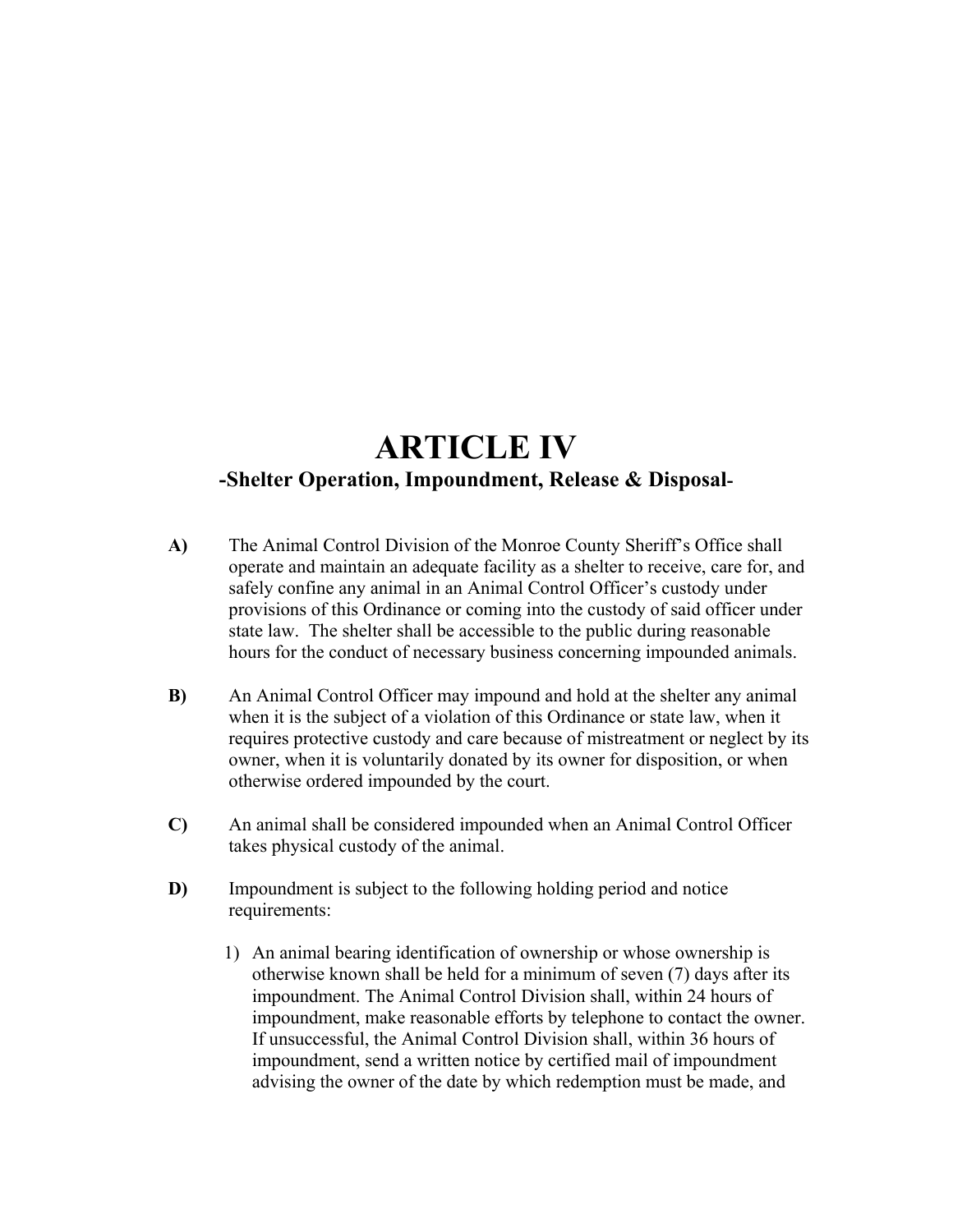listing fees payable to Monroe County Animal Control prior to redemption/release.

- 2) An animal not bearing identification of ownership shall be held for a minimum of four (4) days after its impoundment.
- **3)** Animals held for periods prescribed under this section and not redeemed by their owner shall be subject to disposition**.**
- **E)** Disposition of animals shall be made in the following manner:
	- 1) Redemption An impounded animal shall be released to its owner, or the owner's authorized representative, provided:
		- a) It is redeemed within the period set forth in this section;
		- b) Cash payment of fees for impoundment and care, including actual cost of veterinary care incurred, if any, while held in the animal shelter, is received; and,
		- c) The owner is in compliance with provisions of this Ordinance and statutes of the State including licensing and vaccination requirements.
	- 2) Adoption A dog, cat, or ferret may be released for adoption subject to the following conditions:
		- a) Each prospective adopter shall complete a preliminary adoption form prior to their name being added to the list of prospective adopters;
		- b) If the prospective adopter does not own their residence, whether single family home, apartment, manufactured housing, or similar residences, they must provide written permission from the owner/management allowing them to have a pet prior to adopting a dog, cat, or ferret from the Monroe County Animal Control Shelter;
		- c) The adoptive owner shall pay, in cash, a surgical prepayment deposit which shall be refundable upon furnishing written certification by a licensed veterinarian that the animal has been rendered sexually incapable of reproducing;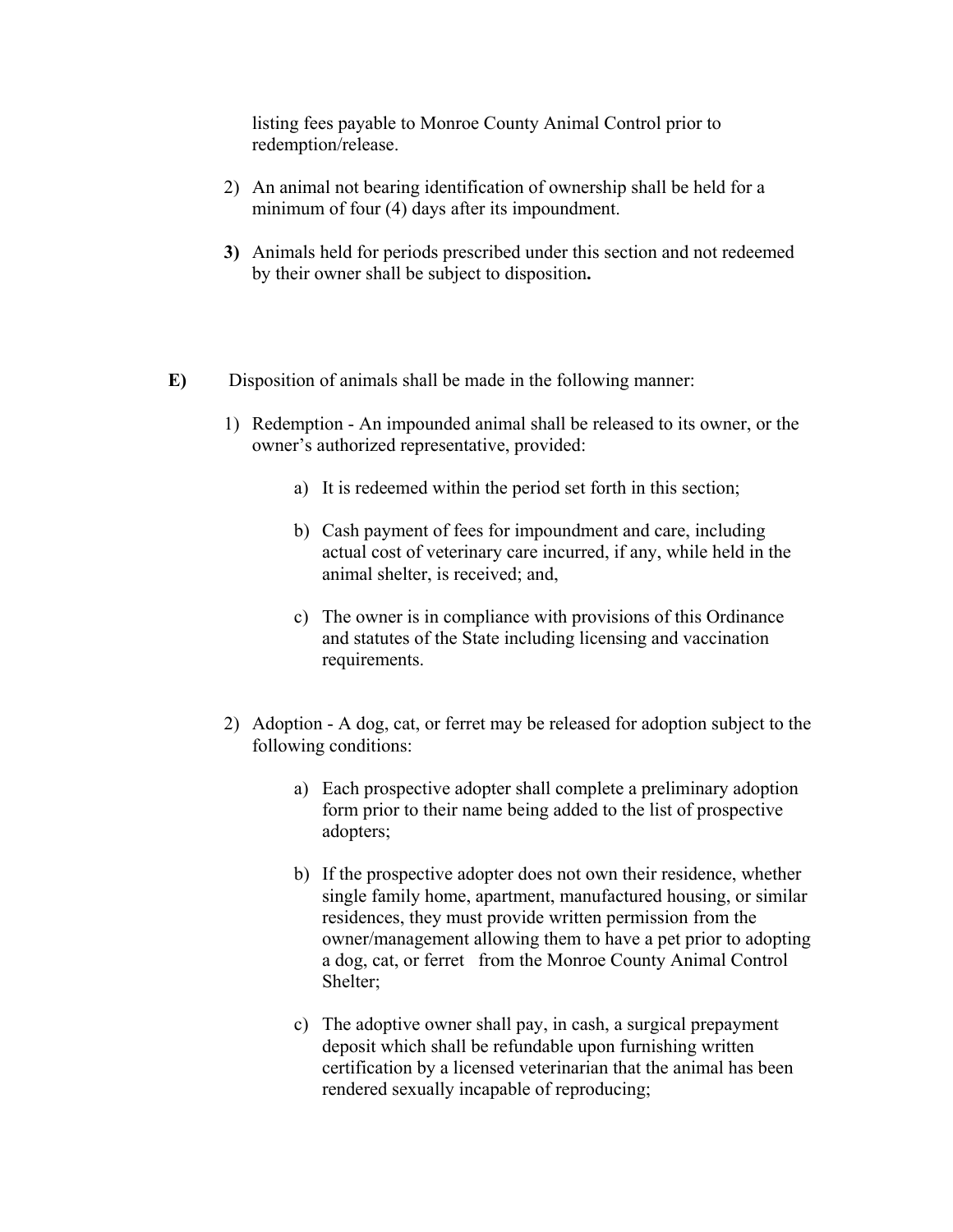- d) The adoptive owner shall sign a written contract agreeing, within 30 days of adoption or upon the animal attaining sexual maturity, whichever event last occurs, to render an adopted dog or cat sexually incapable of reproducing. The contract shall also include a statement that:
	- **i) If the terms of the contract are breached because adoptive owner fails to have the animal spayed/neutered, as required in the contract, the deposit shall be forfeited; and,**
	- **ii) Proof of animal being spayed/neutered must be received by Monroe County Animal Control on or before 15 days from date specified on the contract, or the deposit shall be forfeited.**
	- iii) **VIOLATING ANY PROVISION OF SUBSECTION d) SHALL CONSTITUTE A MISDEMEANOR.**
- e) The Chief Animal Control Officer may decline to release a dog, cat or ferret for adoption under any of the following circumstances:
	- i) The prospective adoptive owner has been convicted of the crime of cruelty to animals within the previous five  $(5)$  years; or,
	- ii) The prospective adoptive owner has inadequate or inappropriate facilities for keeping the dog, cat, or ferret and providing proper care to it; or,
	- iii) The existence of other circumstances which in the opinion of the Chief Animal Control Officer would endanger the welfare of the dog, cat, or ferret or the health, safety, and welfare of people.
- 3) Any animal held for the period prescribed under this Article without redemption or adoption shall be disposed of only by euthanasia, except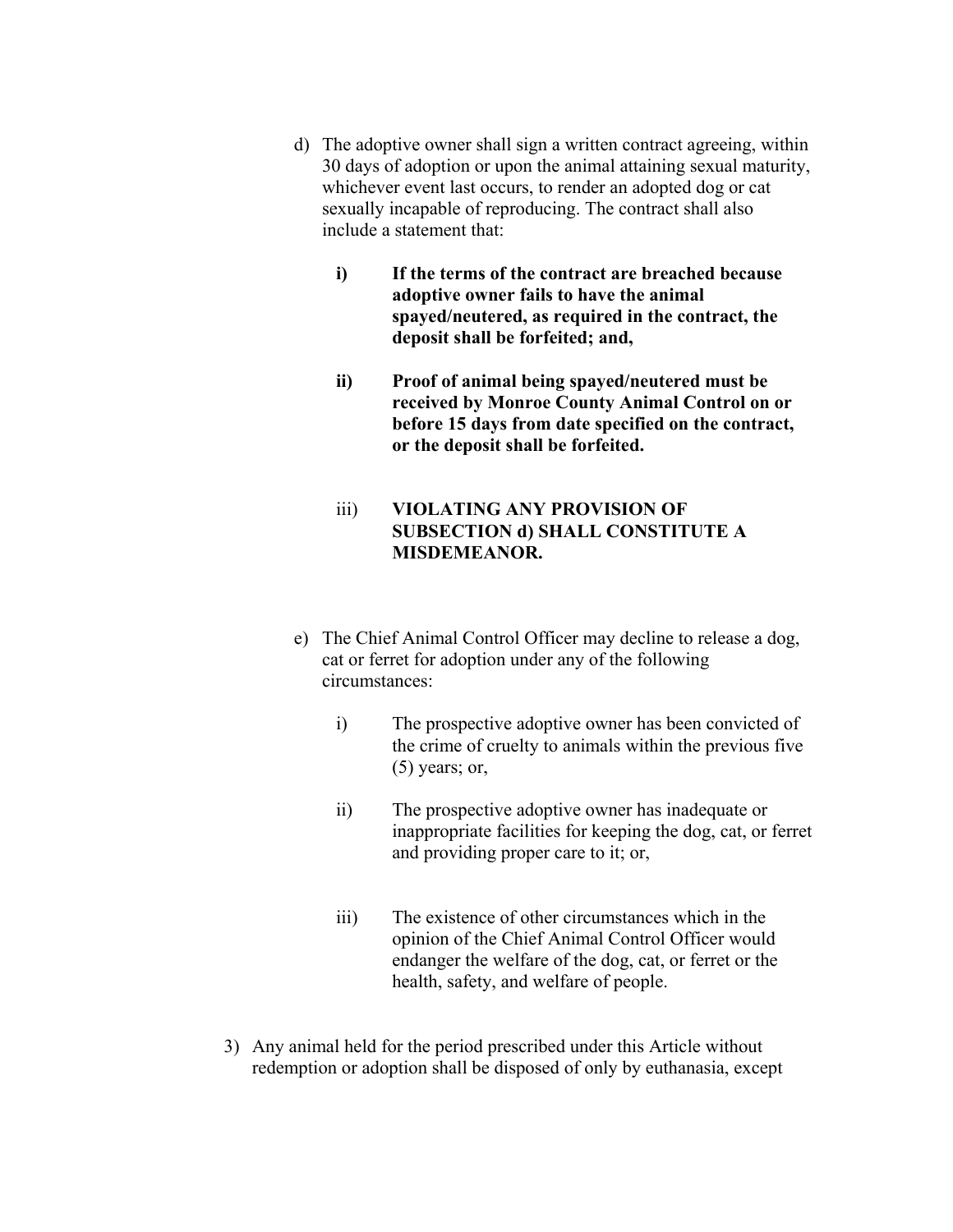that livestock and poultry may be sold in accordance with provisions of the statutes of the State.

**4)** Provisions of this Article regarding holding periods do not apply to any animal that is sick or injured to the extent that the holding period would cause the animal undue suffering in the judgment of the Chief Animal Control Officer, or to any animal voluntarily delivered to the animal shelter by the owner requesting humane destruction. Such animals will be disposed of by euthanasia as soon as possible**.**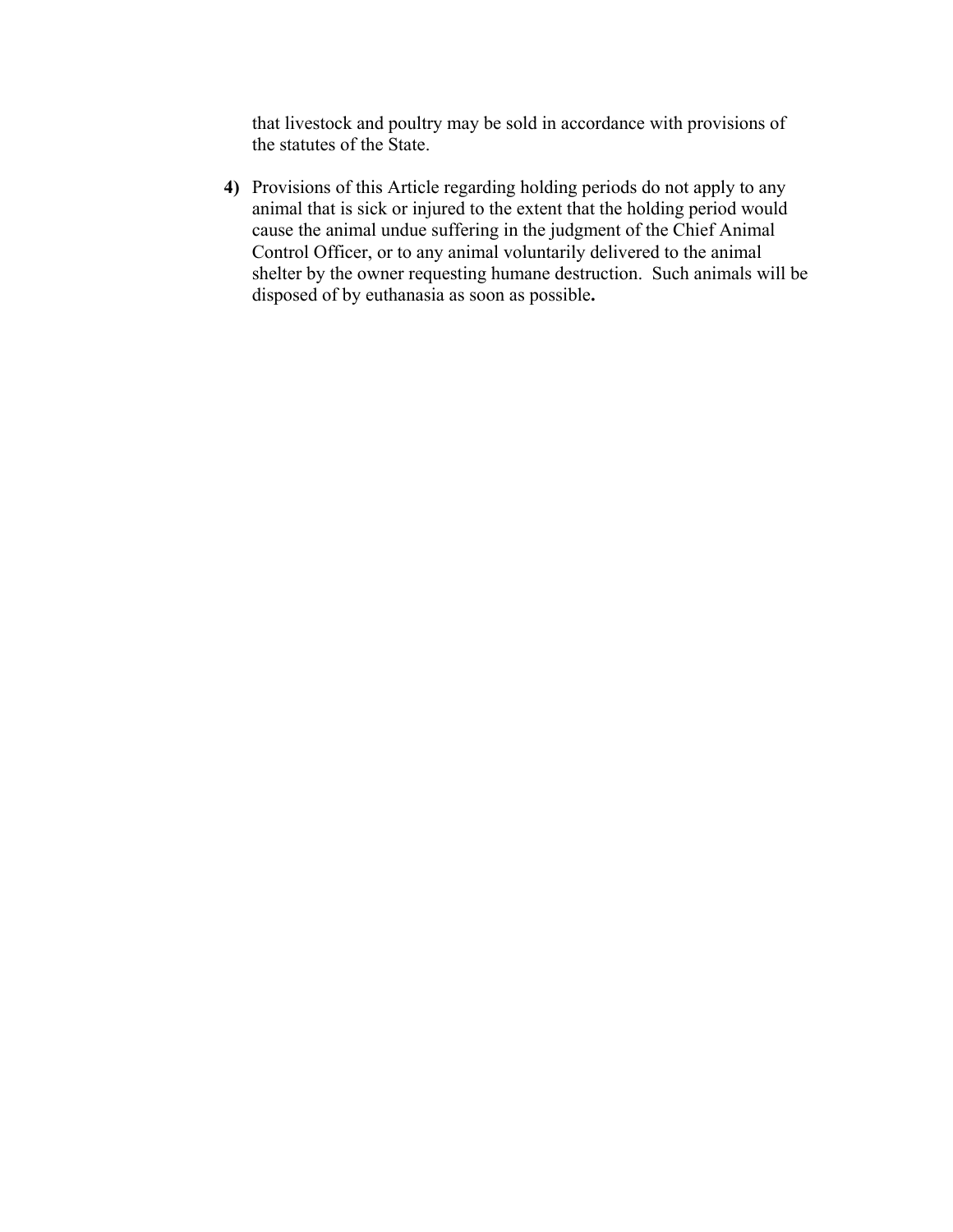### **ARTICLE V -DOG LICENSING-**

- **A)** It is required that any dog shall be licensed upon attaining the age of four (4) months, within thirty (30) calendar days of acquisition by the owner, or within thirty (30) days of the owner becoming a resident of Michigan, whichever occurs later. **VIOLATING THIS SECTION SHALL BE A CIVIL INFRACTION. IF A PERSON VIOLATES THIS SECTION AND HAS A PREVIOUS CONVICTION FOR VIOLATING THIS SECTION WITHIN THREE (3) YEARS, IT SHALL BE A MISDEMEANOR.**
- B) The application for the license must be accompanied by proof of vaccination of the dog for rabies, using an approved vaccine and signed by a licensed veterinarian, and the required license fee.
- C) Licenses shall be valid until the expiration date listed on the license application.
- D) Every dog shall wear a collar at all times to which a current license tag, approved by the Michigan Department of Agriculture, shall be securely attached and displayed at all times, except when the dog is engaged in lawful hunting and is accompanied by its owner or the dog is displayed in an exhibition. **VIOLATING THIS SECTION SHALL BE A CIVIL INFRACTION. IF A PERSON VIOLATES THIS SECTION AND HAS A PREVIOUS CONVICTION FOR VIOLATING THIS SECTION WITHIN THREE (3) YEARS, IT SHALL BE A MISDEMEANOR.**
- **E)** The license and license tag are assigned to the dog and are not transferable to another dog. The license and license tag shall remain with the dog upon transfer to another owner for the life of the license, providing that upon transfer to another owner within Monroe County the last registered owner and the new owner shall notify the Animal Control Division, in writing, of the change in ownership so that it may note such transfer upon its records. This Ordinance does not require the procurement of a new license, or the transfer of a license already secured, where the possession of a dog is temporarily transferred for the purpose of boarding, hunting game, breeding, training**,** trial or show. **VIOLATING THIS SECTION SHALL BE A CIVIL INFRACTION. IF A PERSON VIOLATES THIS SECTION AND HAS A PREVIOUS CONVICTION FOR VIOLATING THIS SECTION WITHIN THREE (3) YEARS, IT SHALL BE A MISDEMEANOR.**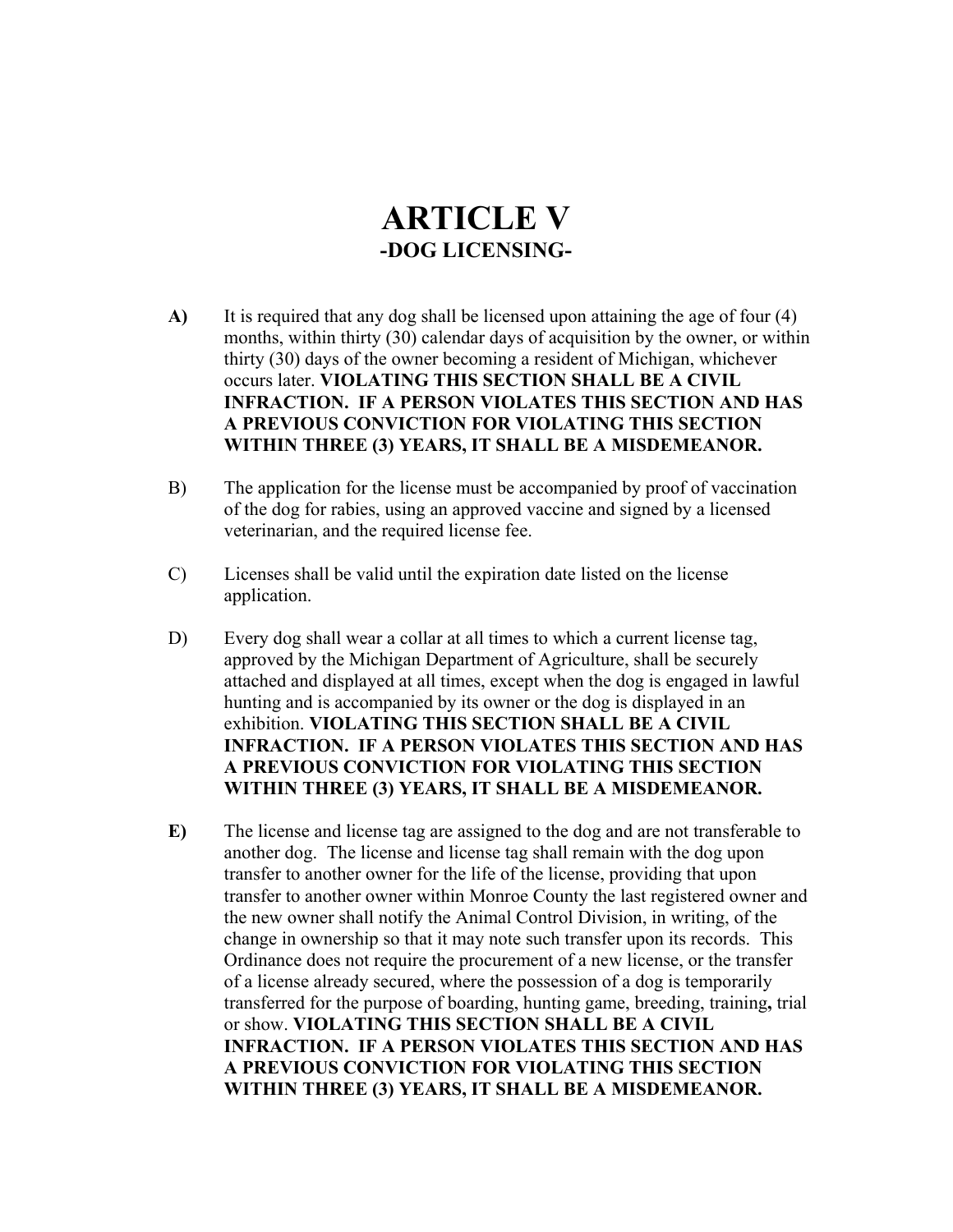- F) A dog displaying a valid license tag from another Michigan county shall not require licensing in Monroe County until expiration of the current license, provided that dog remains in the possession of the owner to whom the license was issued.
- G) If a currently valid dog license tag is lost it shall be replaced without charge by the Animal Control Division upon application by the owner of the dog, with a signed statement of the fact regarding the loss of such tag.
- H) Fees shall be waived for licenses issued for any guide dog, leader dog, or service dog, upon presentation of an affidavit by the dog's owner. The waiver shall apply to all subsequent licenses issued to that dog so long as it remains the property of the person named in the affidavit.
- **I)** A penalty equal to twice the applicable license fee shall be charged to any person who fails to apply for initial license or renewal license within the times specified by the Board. For license renewals by mail, the postmark must be no later than the last day of February, exceptions being noted in section "A".
- **J)** No dog shall be exempt from the rabies vaccination requirements set forth in this Ordinance, unless there is a valid medical reason supplied in writing by a licensed veterinarian. A titer test must be performed on the exempt dog that proves the dog's titer is sufficient to adequately protect against the rabies virus. The veterinarian performing the titer test must put into writing the results of the test, which will be accompanied by a copy of the titer test results. The titer test must be done each year on the exempt dog before a current license will be issued. If the exempt dog's titer is not sufficient to protect the dog from rabies virus the dog will be required to have the rabies vaccination or be euthanized. The owner of the dog shall pay all costs incurred. **VIOLATING THIS SECTION SHALL BE A CIVIL INFRACTION. IF A PERSON VIOLATES THIS SECTION AND HAS A PREVIOUS CONVICTION FOR VIOLATING THIS SECTION WITHIN THREE (3) YEARS, IT SHALL BE A MISDEMEANOR.**
- **K)** The Board of Commissioners shall set the Annual Dog License Tag fees.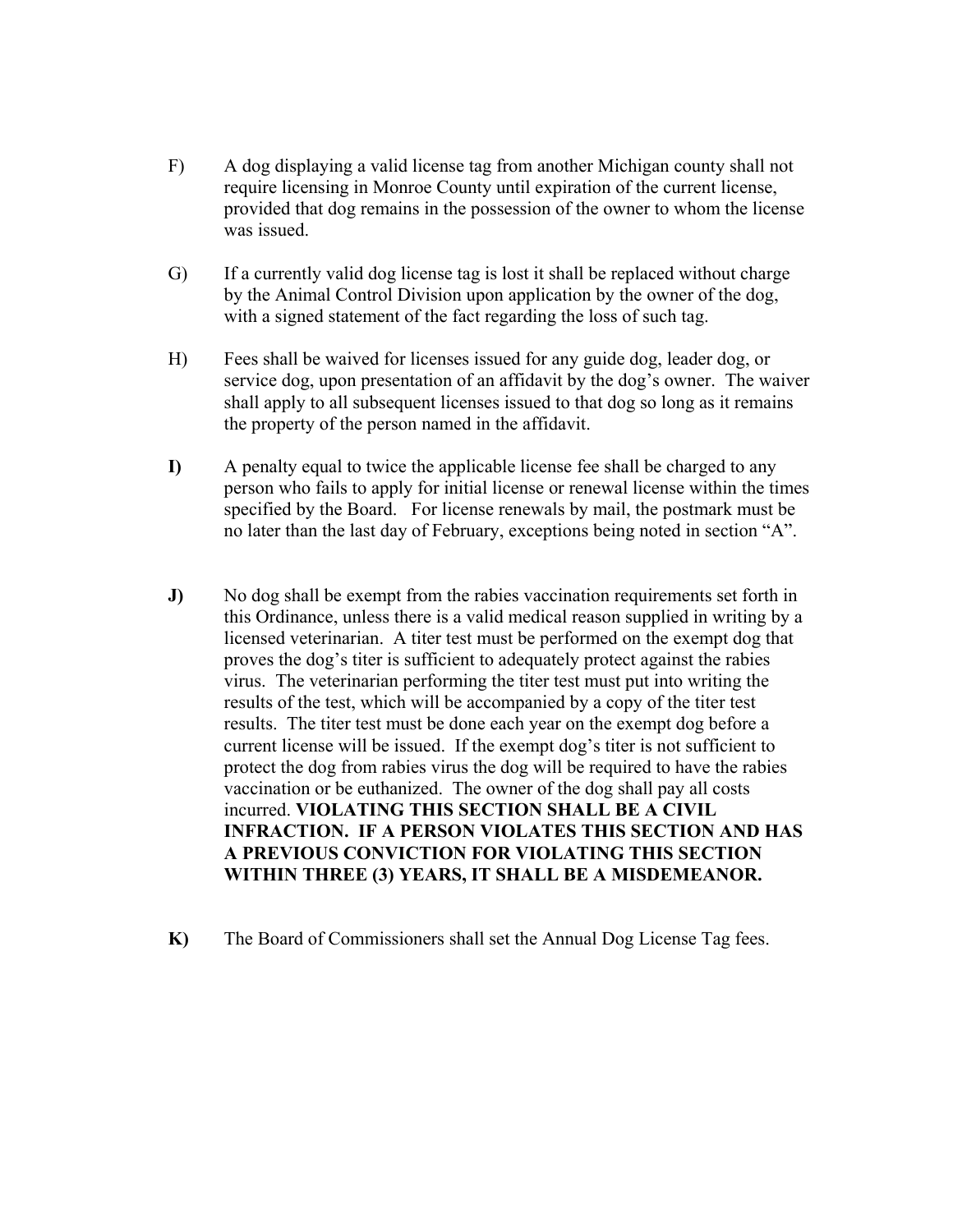### **ARTICLE VI**  - "K" LICENSE - .

- A) Any person who, within the boundaries of Monroe County, owns, keeps, or operates a facility wherein/whereon, for a fee, dogs are kept for breeding, sale, sporting, boarding, or training purposes, shall be required under this Ordinance and under the statutes of the state of Michigan to apply to the Animal Control Division for a K-Facility License entitling that person to own, keep, or operate such a facility in accordance with the applicable laws.
- B) The proper application fee must accompany the application for this permit.
- C) Any person who owns, keeps, or operates such facility shall, within thirty (30) calendar days prior to the start of such operation, or within thirty (30) calendar days prior to the expiration date of a previously issued license, obtain a **"**K-Facility License**"** from the Animal Control Division, which shall issue such license provided the facility is in compliance with this Ordinance and with any applicable ordinance of the city, village, or township in which it is located. **VIOLATING THIS SECTION SHALL BE A CIVIL INFRACTION. IF A PERSON VIOLATES THIS SECTION AND HAS A PREVIOUS CONVICTION FOR VIOLATING THIS SECTION WITHIN THREE YEARS, IT SHALL BE A MISDEMEANOR.**
- D) Failure to apply for a **"**K-Facility License**"** within the prescribed time limits will result in a doubling of the applicable fee.
- E) All licensed facilities shall be required to have double fencing. The fencing on the outer perimeter shall be constructed in such a manner as to prevent stray animals and people from making direct contact with animals in the facility. Exceptions to double fencing requirements: (1) solid fence and/or (2) animals only kept inside. **VIOLATING THIS SECTION SHALL BE A CIVIL INFRACTION. IF A PERSON VIOLATES THIS SECTION AND HAS A PREVIOUS CONVICTION FOR VIOLATING THIS SECTION WITHIN THREE YEARS, IT SHALL BE A MISDEMEANOR.**
- F) A facility, covered by a license, shall be of such construction as will adequately and comfortably house any dogs kept therein during any season of the year. The buildings, including walls and floor, shall be of such construction as to be readily cleaned. Cages and yards used to confine dogs in the facility shall be kept clean and free from accumulation of filth and debris. **VIOLATING THIS SECTION SHALL BE A CIVIL INFRACTION. IF A PERSON VIOLATES THIS SECTION AND HAS A PREVIOUS**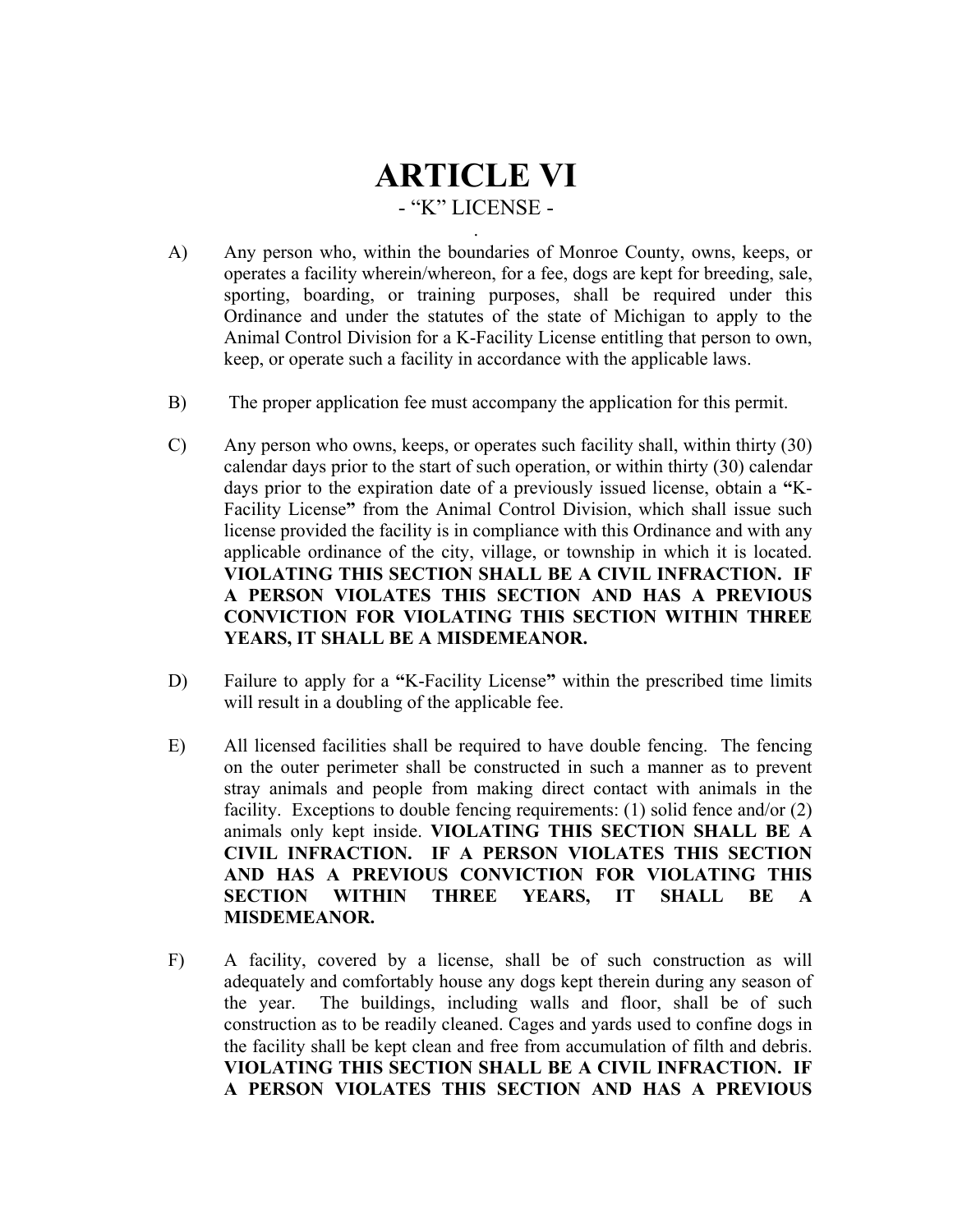#### **CONVICTION FOR VIOLATING THIS SECTION WITHIN THREE YEARS, IT SHALL BE A MISDEMEANOR.**

- G) All dogs kept or maintained in connection with such facility shall be furnished with a clean, fresh water supply and adequate and proper food to maintain such animals in a state of good health. **VIOLATING THIS SECTION SHALL BE A CIVIL INFRACTION. IF A PERSON VIOLATES THIS SECTION AND HAS A PREVIOUS CONVICTION FOR VIOLATING THIS SECTION WITHIN THREE YEARS, IT SHALL BE A MISDEMEANOR.**
- H) All facility dogs, four (4) months old or older, must have on file at the facility a copy of a valid rabies certificate. **VIOLATING THIS SECTION SHALL BE A CIVIL INFRACTION. IF A PERSON VIOLATES THIS SECTION AND HAS A PREVIOUS CONVICTION FOR VIOLATING THIS SECTION WITHIN THREE YEARS, IT SHALL BE A MISDEMEANOR.**
- **I)** Any facility dog, four (4) months old or older, shall at all times, wear a collar with a securely attached valid current license tag. In lieu of this requirement, dogs shall be permitted to wear a collar with a securely attached "K TAG". **VIOLATING THIS SECTION SHALL BE A CIVIL INFRACTION. IF A PERSON VIOLATES THIS SECTION AND HAS A PREVIOUS CONVICTION FOR VIOLATING THIS SECTION WITHIN THREE YEARS, IT SHALL BE A MISDEMEANOR.**
- **J)** "K-TAGS" may be purchased from Monroe County Animal Control and used in lieu of the dog's valid current license tag while the dog is at the facility.
- **K)** The owner/operator of a "K-Facility" shall keep a daily log. This log shall provide a description of each dog and the license tag number or "K-TAG" number that is secured to the collar worn by that dog. This log is to be kept at the facility and be available for review at all times. **VIOLATING THIS SECTION SHALL BE A CIVIL INFRACTION. IF A PERSON VIOLATES THIS SECTION AND HAS A PREVIOUS CONVICTION FOR VIOLATING THIS SECTION WITHIN THREE YEARS, IT SHALL BE A MISDEMEANOR.**
- L) Animal Control Officers shall have the right to inspect any **"**K-Facility**"** in the County of Monroe in order to determine whether said facility is in compliance with this Ordinance and the statutes of the State. If the facility has been issued a license it shall be the duty of the Animal Control Officer to suspend that license if, in the officer's opinion, conditions exist which are unhealthy or inhumane to the animals kept therein. Further, the Chief Animal Control Officer shall have the duty to revoke said license if such conditions are not corrected within a designated time.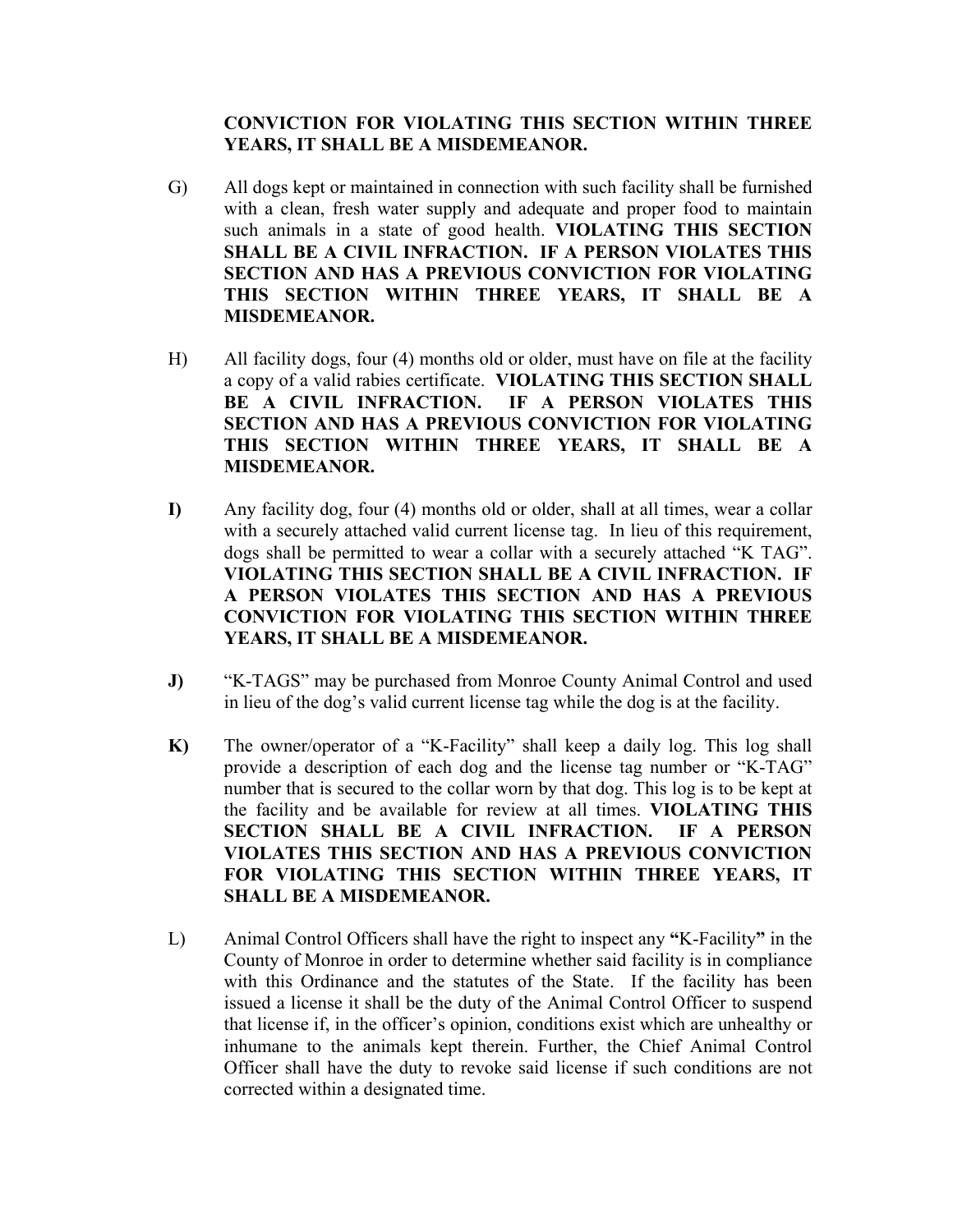- M) Upon change in ownership of a "K-Facility" the owner may, with written notification to Monroe County Animal Control, request the current K-Facility License be transferred to the new owner's name. The applicable fee must accompany this request. **VIOLATING THIS SECTION SHALL BE A CIVIL INFRACTION. IF A PERSON VIOLATES THIS SECTION AND HAS A PREVIOUS CONVICTION FOR VIOLATING THIS SECTION WITHIN THREE YEARS, IT SHALL BE A MISDEMEANOR.**
- N) The Board of Commissioners shall set the Annual K-Tag and K-Facility License fees.
- O) There shall be no refund of any fees paid if a "K-Facility" license is revoked for any reason.
- **P)** No person convicted of cruelty to animals or animal torture shall be issued a "K-Facility" license to operate a commercial establishment**.**
- Q) No "K-Facility" shall employ anyone convicted of cruelty to animals or animal torture. **VIOLATING THIS SECTION SHALL BE A MISDEMEANOR.**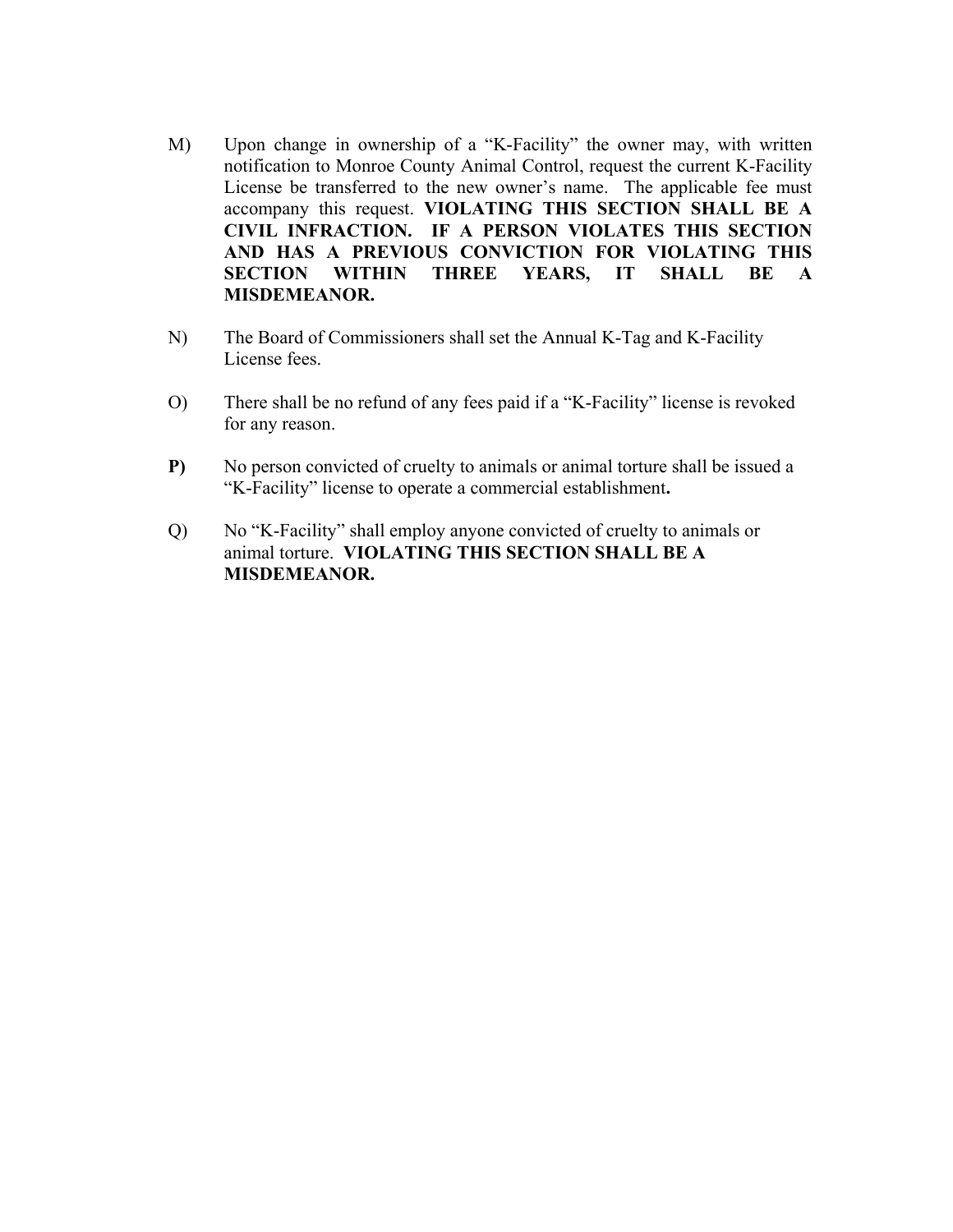### **ARTICLE VII -Prohibitions & Regulated Conduct-**

- A) For the purposes of this Article the term "permit" shall include human conduct that is intentional, deliberate, careless, or negligent in relation to an animal.
- B) It is unlawful for any person to:
	- a. Permit any animal, except domesticated cats, to be at large or to stray beyond the property of such person unless such animal is restrained by leash and under the control of a responsible person or unless such animal is engaged in lawful hunting or hunting practice, or in an exhibition and is accompanied by a responsible person. **VIOLATING THIS SECTION SHALL BE A CIVIL INFRACTION. IF A PERSON VIOLATES THIS SECTION AND HAS A PREVIOUS CONVICTION FOR VIOLATING THIS SECTION WITHIN THREE YEARS, IT SHALL BE A MISDEMEANOR.**
	- b. Permit any animal to trespass upon the property or to cause damage to property, real or personal, of another person. **VIOLATING THIS SECTION SHALL BE A CIVIL INFRACTION. IF A PERSON VIOLATES THIS SECTION AND HAS A PREVIOUS CONVICTION FOR VIOLATING THIS SECTION WITHIN THREE YEARS, IT SHALL BE A MISDEMEANOR.**
	- c. Permit a dog in heat (estrus) to be accessible to a male dog, except for intentional breeding purposes. **VIOLATING THIS SECTION SHALL BE A CIVIL INFRACTION.**
	- d. Permit any animal to cause unreasonable annoyance, alarm, or noise, at any time of the day or night, by repeated barking, whining, screeching, howling, baying, or other like sounds which may be heard beyond the boundaries of the owner's property. **VIOLATING THIS SECTION SHALL BE A CIVIL INFRACTION.**
	- e. Permit an animal to be confined within or on a motor vehicle at any location under such conditions as may endanger the health or well being of the animal including, but not limited to, dangerous temperature or lack of food, water, or attention. **VIOLATING THIS SECTION SHALL BE A CIVIL INFRACTION. IF A PERSON VIOLATES THIS SECTION AND HAS A PREVIOUS CONVICTION FOR VIOLATING THIS SECTION WITHIN THREE YEARS, IT SHALL BE A MISDEMEANOR.**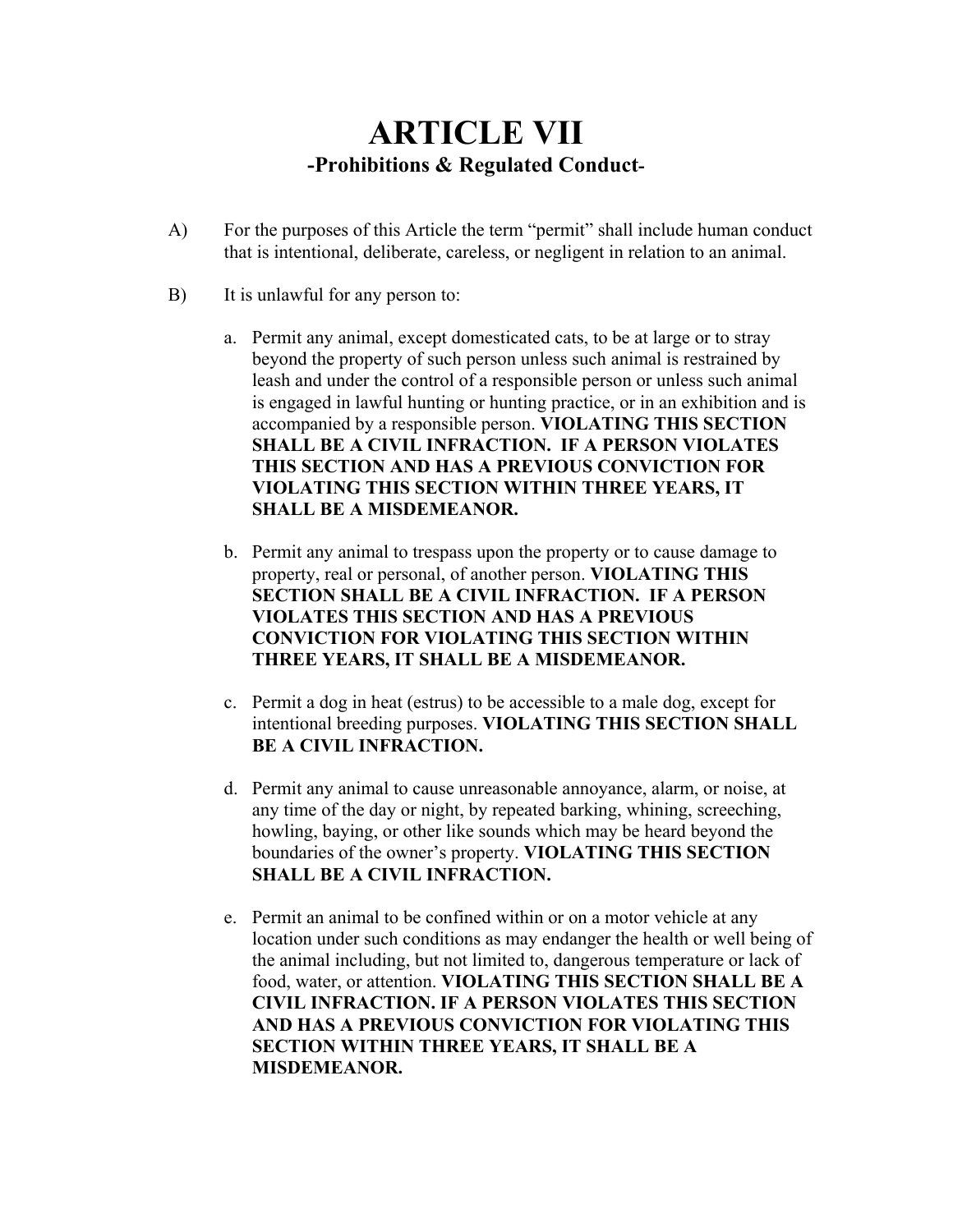- f. Abandon any animal in or upon any sidewalks, street, alley, road, public right-of-way, park, or other public property, or in or upon the property of another person. **VIOLATING THIS SECTION SHALL BE A CIVIL INFRACTION.**
- g. Knowingly place food of any description containing poisonous or other injurious ingredients in any area reasonably likely to be accessible to any animals, except rodents. **VIOLATING THIS SECTION SHALL BE A MISDEMEANOR.**
- h. Physically mistreat any animal either by deliberate abuse or neglect to furnish adequate care and shelter, including veterinary attention, or to leave the animal unattended for more than twenty-four (24) hours without adequate care. **VIOLATING THIS SECTION SHALL BE A CIVIL INFRACTION.**
- i. Permit any animal to leave the confines of any officially prescribed quarantine area. **VIOLATING THIS SECTION SHALL BE A CIVIL INFRACTION.**
- j. Seize, molest or torment any animal while on the property of its owner or while held or led on a leash by its owner, or to decoy or entice any animal out of an enclosure or off the property of its owner. **VIOLATING THIS SECTION SHALL BE A CIVIL INFRACTION.**
- k. To keep or harbor a guard dog upon any premises unless the guard dog is within an enclosed building or fenced area and with a sign being posted upon the premises and prominently displayed and clearly visible to the public, containing the words "WARNING-GUARD DOG". **VIOLATING THIS SECTION SHALL BE A CIVIL INFRACTION.**
- l. To permit a guard dog to be outside of an enclosed building or fenced area unless such guard dog is upon a leash not longer than six (6) feet in length. **VIOLATING THIS SECTION SHALL BE A CIVIL INFRACTION.**
- m. Fail to comply with the requirements of this Ordinance and of state statutes, which apply to the keeping of an animal or a facility where animals are kept. **VIOLATING THIS SECTION SHALL BE A CIVIL INFRACTION.**

#### **C) LOST OR STOLEN ANIMALS:**

a. No person shall steal, or confine and secrete, any dog licensed under this ordinance or kept under a "K-Facility" license, unless legally authorized to do so, or unless such confining is justifiable in the protection of a person,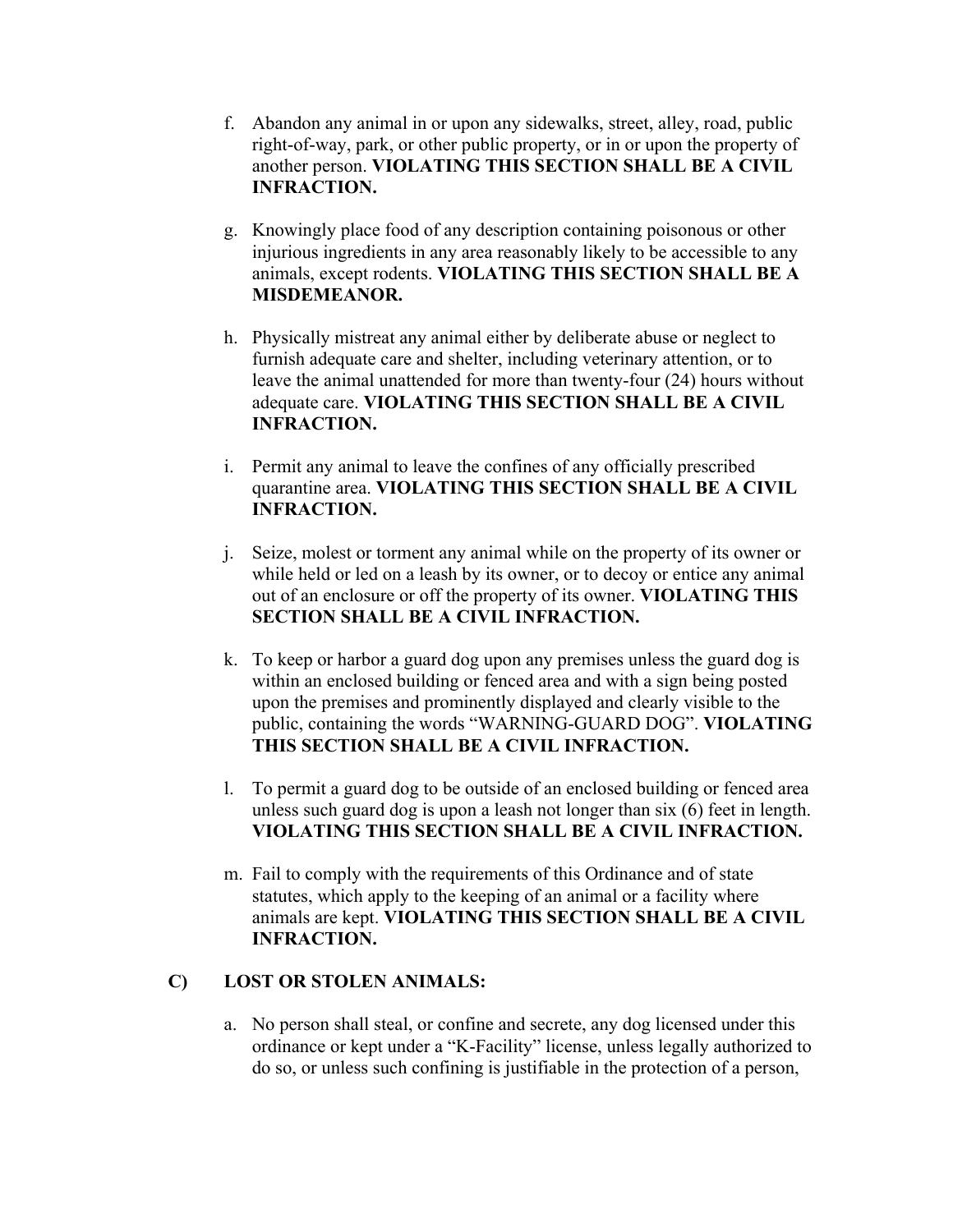#### property, or game. **VIOLATING THIS SECTION SHALL BE A MISDEMEANOR.**

- b. Any person who finds and harbors a dog without knowing the identity of its owner shall notify the Animal Control Division and furnish a description of the animal.
- **c.** The finder shall surrender the dog to an Animal Control Officer within 48 hours after such person comes into possession of said dog. **VIOLATING THIS SECTION IS A MISDEMEANOR.**
- **d.** If the owner of the dog has not reclaimed the surrendered dog within seven (7) business days, the finder may adopt the animal in accordance with Article IV (E) (2).
- D) Dead Animals:

A person who places a dead animal or part of the carcass of a dead animal into a lake, river, creek, pond, road, street, alley, lane, lot, field, meadow, or common area, or in any place within one (1) mile of the residence of a person, except the same and every part of the carcass is buried at least four (4) feet underground, and the owner or owners thereof who knowingly permits the carcass or part of a carcass to remain in any of those places, to the injury of the health, or to the annoyance of another is guilty of a misdemeanor.

- E) Ferrets:
	- a. A person shall not own or harbor a ferret over 12 weeks of age unless the ferret has a current vaccination against rabies with an approved rabies vaccine administered by a veterinarian, except that rabies vaccinations are not required for research ferrets kept at research facilities registered pursuant to the public health code. **VIOLATING THIS SECTION IS A CIVIL INFRACTION. IF A PERSON VIOLATES THIS SECTION AND HAS A PREVIOUS CONVICTION FOR VIOLATING THIS SECTION WITHIN THREE (3) YEARS, IT SHALL BE A MISDEMEANOR.**
	- **b.** A person who owns or harbors a ferret shall produce proof of a valid rabies certificate signed by a veterinarian upon request of a law enforcement agent or Animal Control Officer. **VIOLATING THIS SECTION IS A CIVIL INFRACTION. IF A PERSON VIOLATES THIS SECTION AND HAS A PREVIOUS CONVICTION FOR VIOLATING THIS SECTION WITHIN THREE (3) YEARS IT SHALL BE A MISDEMEANOR.**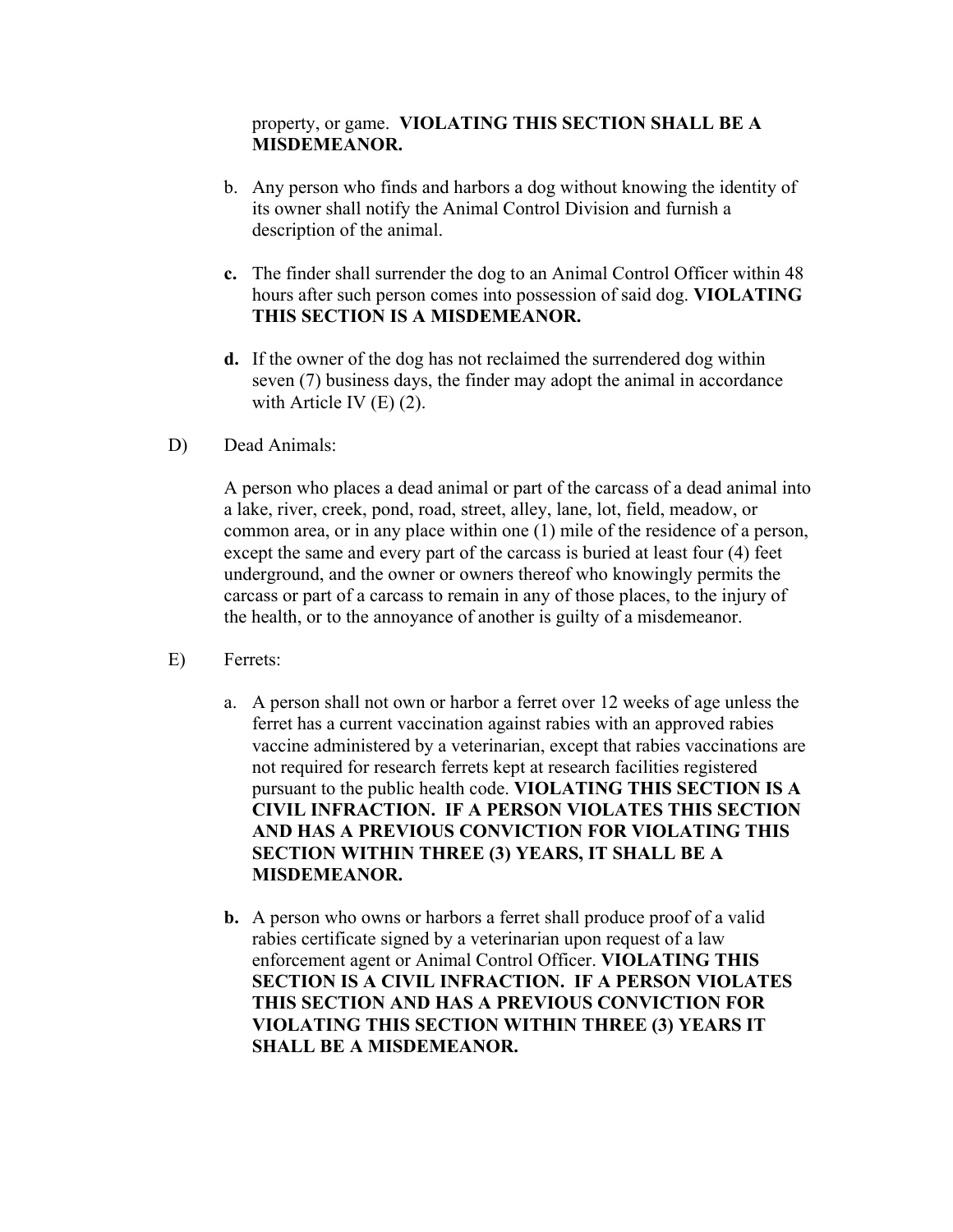F) A BITE/SCRATCH REPORT & QUARANTINE AGREEMENT shall be completed by an Animal Control Officer for each and every incident reported to Monroe County Animal Control wherein a bite/scratch penetrated the skin of the victim.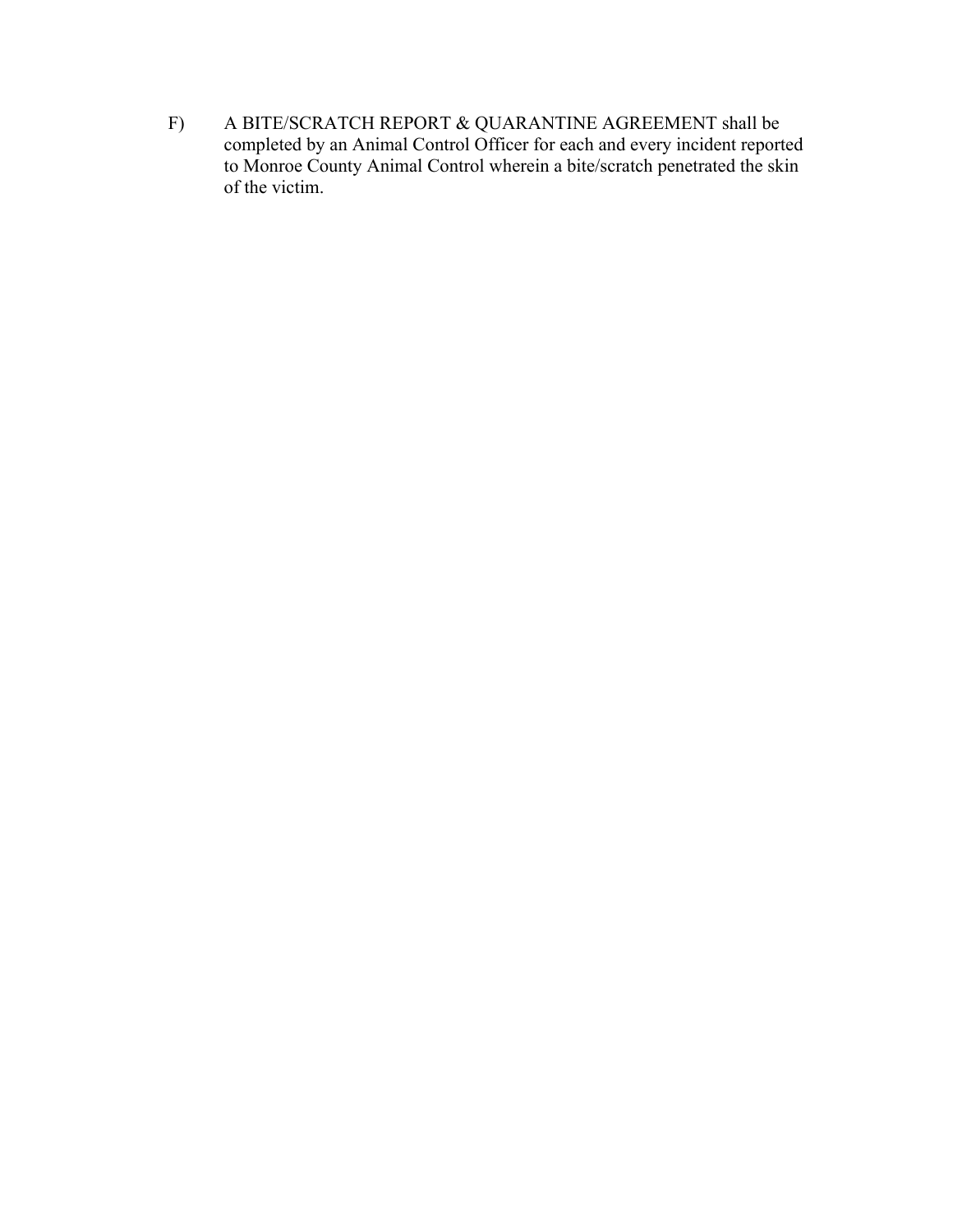### **ARTICLE VIII -GUIDE, SERVICE, and GUARD DOGS-**

Any person claiming that a dog is a guide dog, service dog, or guard dog has the burden of proving such a claim by the preponderance of the evidence.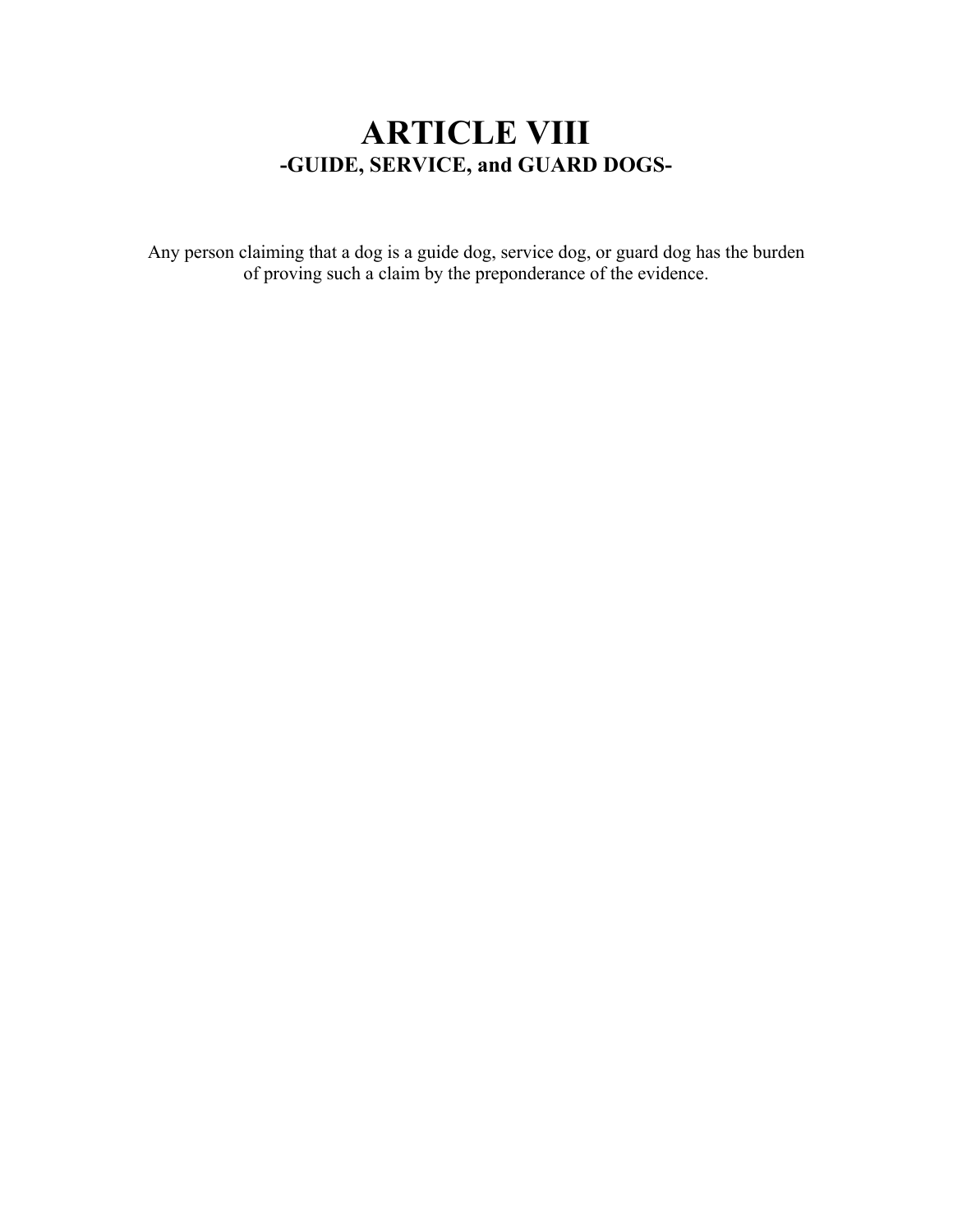### **ARTICLE IX -Interference With Animal Control Officer-**

It shall be unlawful for any person to hinder, delay, interfere with, obstruct, or directly or indirectly to aid, counsel, assist, or advise another to hinder, delay, interfere with, or obstruct an Animal Control Officer while such officer is engaged in capturing or securing a dog, cat or other animal found to be in violation of this Ordinance or state law or while taking into custody, and/or maintaining in custody, any stray dog, cat or other animal subject to impoundment pursuant to the provisions of this Ordinance or state law, or to open any vehicle or other place of confinement, which may result in the release of any such impounded animal.

Violating this Article shall be a misdemeanor.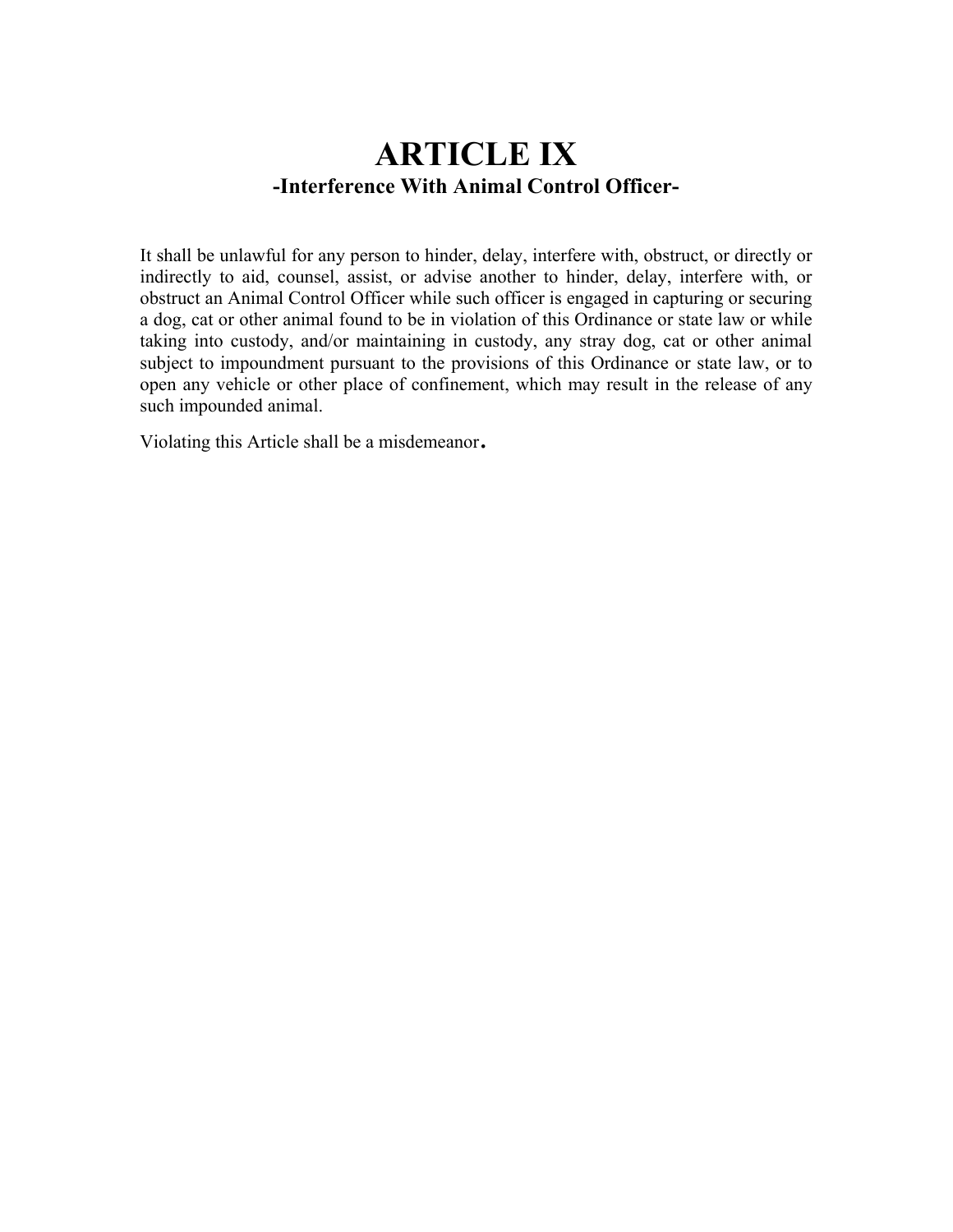### **ARTICLE X -Violations & Penalties-**

- A) **Civil Infractions shall be punishable by a fine of Fifty (\$50.00) to Two Hundred (\$200.00) Dollars.** Civil infraction tickets may be written by the Animal Control Officer or by such other persons as may be provided for by law. Defendant may also be assessed costs. Each day this Ordinance is violated shall be considered as a separate violation. Any action taken under this Ordinance shall not prevent civil proceedings for abatement or termination of the activity prohibited by this Ordinance.
- B) **Misdemeanors shall be punishable by 90 days jail and/or \$100 to \$500 fine, plus the costs of prosecution.**
- C) The classification of an offense as a civil infraction or misdemeanor under this Ordinance shall not preclude the Monroe County Animal Control Division and its officers, the Prosecuting Attorney, the Attorney General, or any other law enforcement officer from electing to prosecute the offense or offender under any other applicable state law.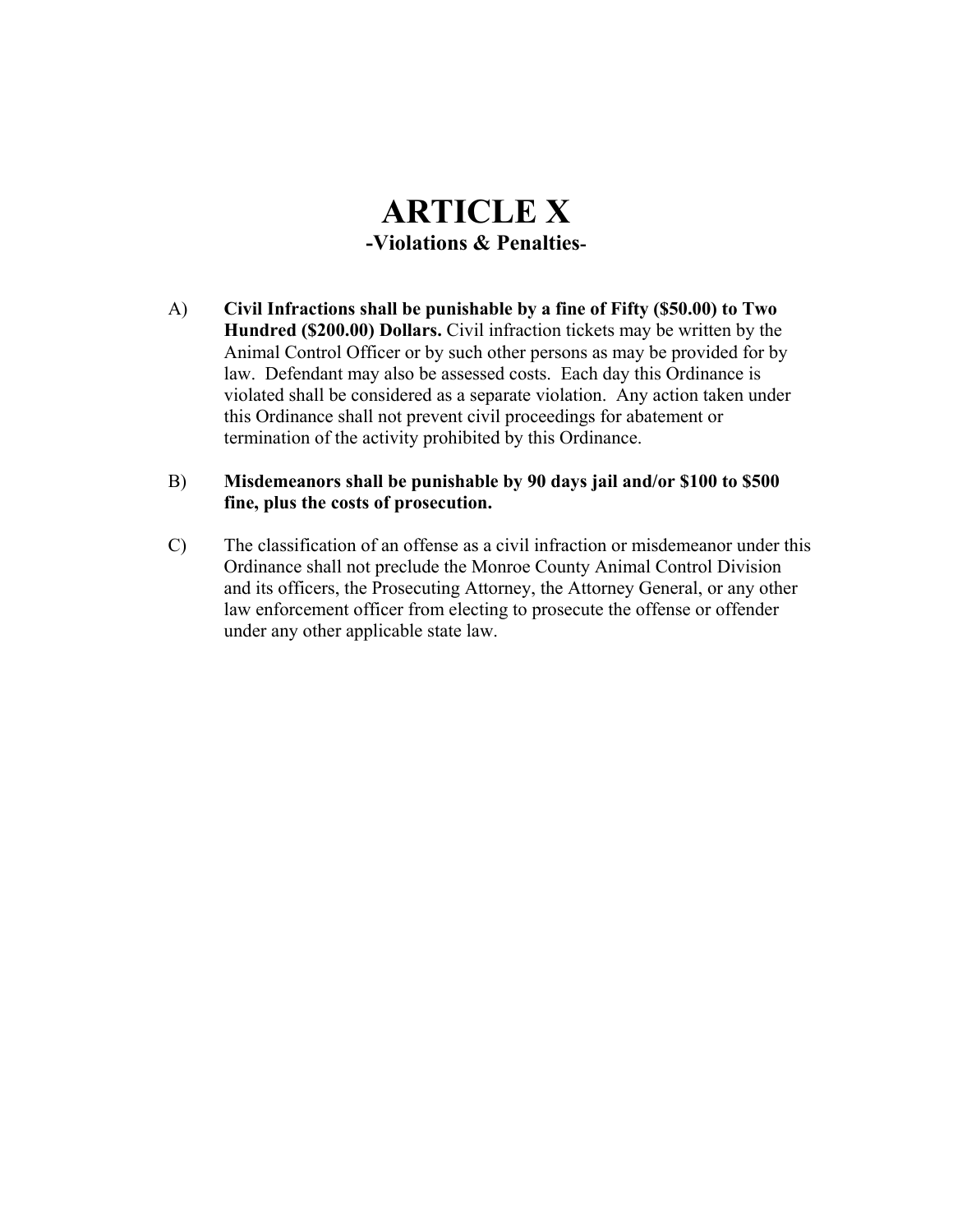### **ARTICLE XI -FEES & EXPENSES-**

- A) The Treasurer of the County of Monroe shall receive all fees collected by the Monroe County Animal Control Division for the issuance and recording of licenses and other services.
- B) The Monroe County Board of Commissioners shall adopt a schedule of fees for licenses and other services authorized by this Ordinance from time to time.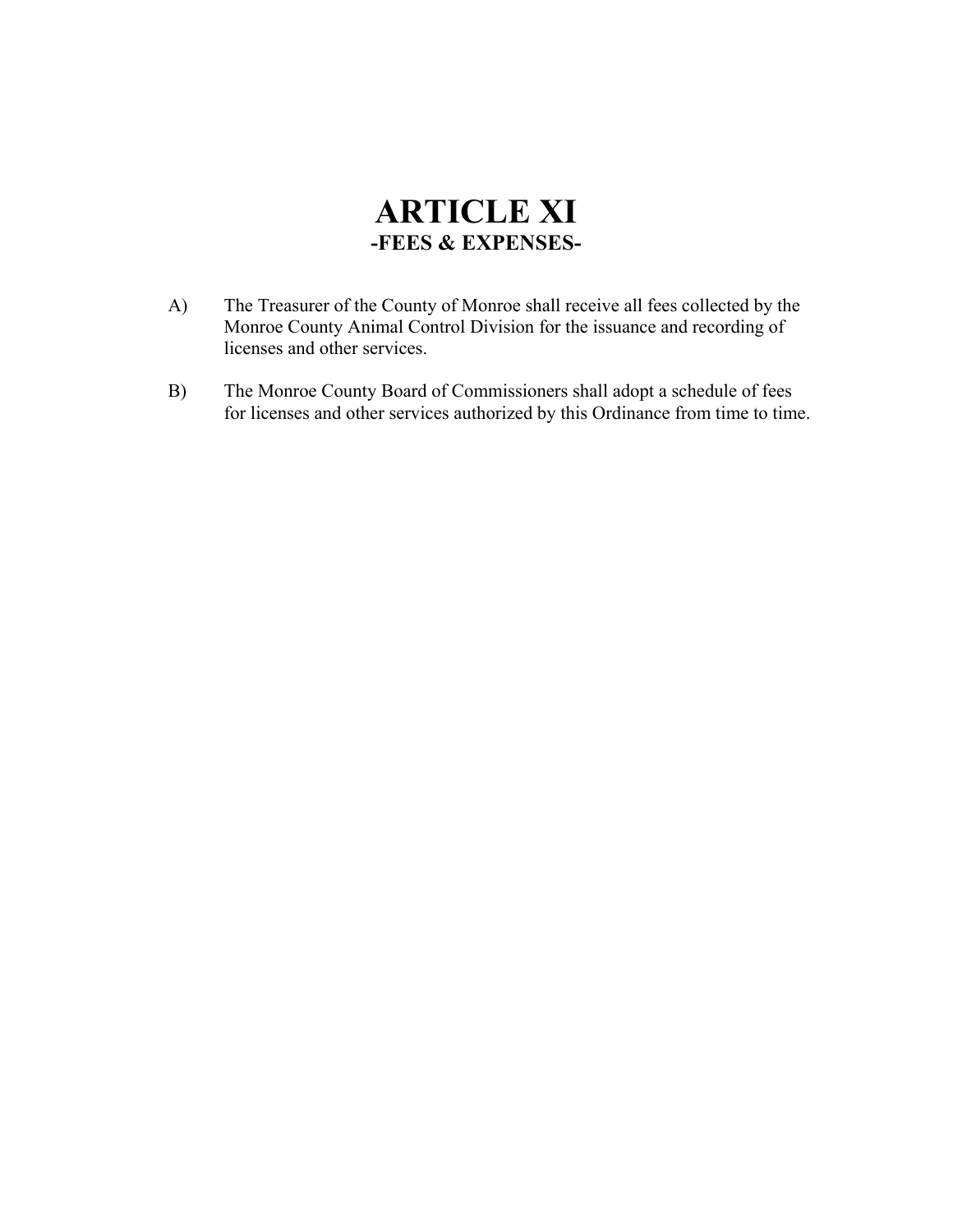### **ARTICLE XII -Protection Of Persons & Livestock-**

- A) Any person, including a law enforcement officer, may kill any dog in the act of pursuing, worrying, or wounding any livestock or poultry, or attacking person(s) without provocation, and there shall be no liability on such person in damages or otherwise for such killing.
- B) Any dog that enters any field or enclosure which is owned by or leased by a person producing livestock or poultry outside of an incorporated city, unaccompanied by the owner or the owner's agent, shall constitute a trespass, and the owner of said dog shall be liable for damages.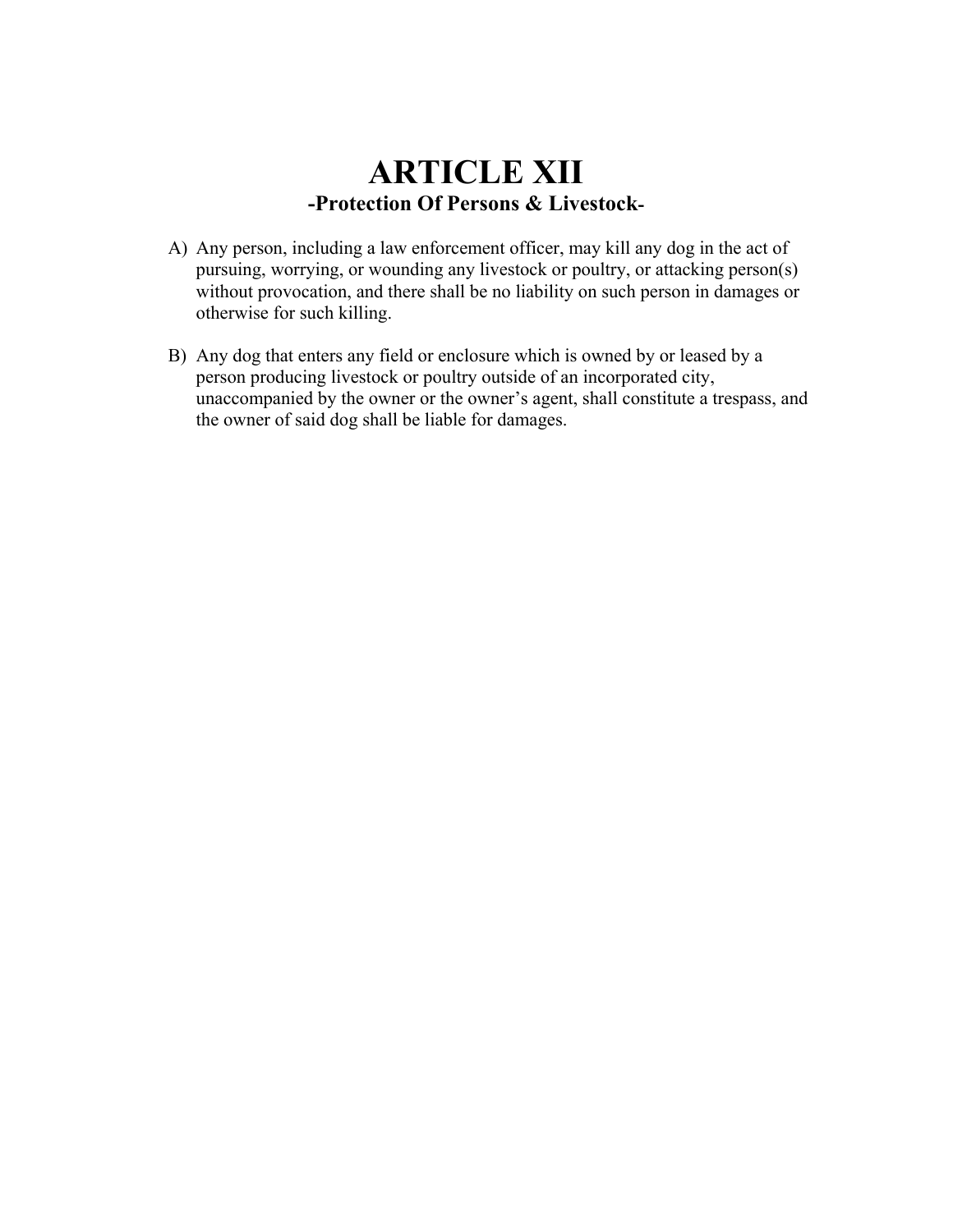### **ARTICLE XIII -Construction-**

- A) When not inconsistent with the context, words used in the present tense include the future. Words in the singular include the plural and words in the plural include the singular. Masculine shall include the feminine and neuter. The word "shall" is always mandatory and not merely directive. Words or terms not defined herein shall be interpreted in the manner of their common meaning. Headings shall be deemed for convenience and shall not limit the scope of any Article or Section of this Ordinance.
- B) Where any of the provisions of this Ordinance are in conflict with provisions of any other local ordinance or state statutes or regulations, the latter shall prevail.
- C) If any part of this Ordinance shall be held to be unenforceable or void, such part shall be deemed severable from this Ordinance and the invalidity thereof shall not affect the remaining parts of this Ordinance.